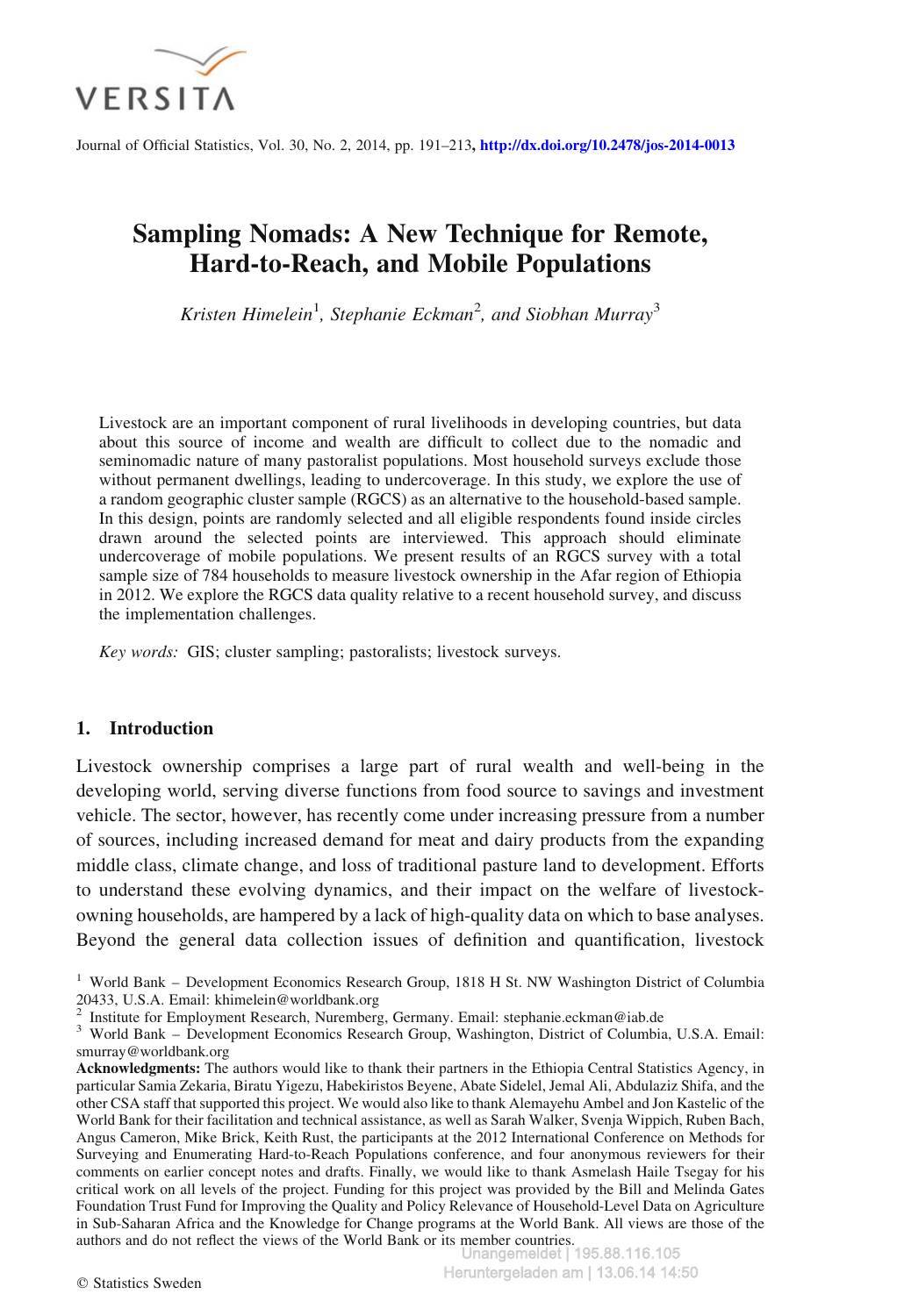statistics present particular challenges due to the nomadic and seminomadic nature of many pastoralists.

The most common sample selection methodology for household surveys in the developing world is a multistage stratified sample (Grosh and Munoz 1996). In the first stage, primary sampling units are selected from census enumeration areas. In the second stage, dwellings are selected from a housing unit frame, usually compiled through costly infield listing. However, seminomadic households that are temporarily absent, as well as fully nomadic households without fixed dwellings, are undercovered by this approach. In areas where a large portion of the poor and vulnerable population engages in pastoralist activities, this undercoverage could lead to substantial bias in livestock and welfare estimates.

This article considers the use of an alternative approach to collecting data from livestock-owning households, Random Geographic Cluster Sampling (RGCS). Similar methods are commonly used by developed world agricultural statistics agencies, such as the United States Department of Agriculture, to measure agricultural production and livestock (USDA 2010), and have also been used by researchers to study farms in Scotland and livestock in Somalia, South Africa, Thailand, and Laos (Emerson and MacFarlane 1995; Cameron 1997; Soumare et al. 2007; von Hagen 2002). They are also common in forestry surveys (Husch et al. 1982; Roesch et al. 1993). This article describes a pilot project to test the RGCS methodology in the Afar region of Ethiopia, carried out collaboratively by the World Bank Development Economics Research Group and the Ethiopian Central Statistical Agency (CSA).

In an RGCS design, the study area is stratified using data from Geographic Information Systems (GIS) sources. Within each stratum, points (latitude and longitude) are randomly selected, and then a circular cluster of a given radius is created around the point. All eligible respondents found within this cluster are selected for the survey. The main advantage of this design is that it captures everyone who resides in the selected circles at the time of the interview, including those who do not have a permanent dwelling or who are temporarily away from their dwelling. Properly implemented, this design eliminates the undercoverage resulting from mobile populations.

There are other alternative methodologies for measuring livestock ownership that we do not use directly in this study. The CSA used a flyover survey in 2004 to estimate the total number of livestock for areas in the Ethiopian Somali region not covered in the agricultural census due to security concerns. In addition to high costs and difficulties in implementation, flyover surveys do not allow researchers to link livestock to households, which severely constrains the use of the data for socioeconomic analysis. Water point surveys are also common, but are biased as they exclude all livestock not found at a known watering point. Adaptive sampling is an approach often used for wildlife studies that are rare and unevenly distributed. However, such a design requires ongoing and close supervision by a sampling statistician and often multiple trips to the same area, neither of which was possible in this project (Thompson 1990; Thompson 1991; Thompson and Seber 1996). Other geographic sampling methods use a grid or hexagon design to eliminate overlap, but are more difficult to implement in the field or would require more expensive GPS hardware (Reams et al. 2005).

We developed the RGCS approach to address the shortcomings of the other available data-collection methodologies while taking into account the limited technical capacity of Unangemeldet | 195.88.116.105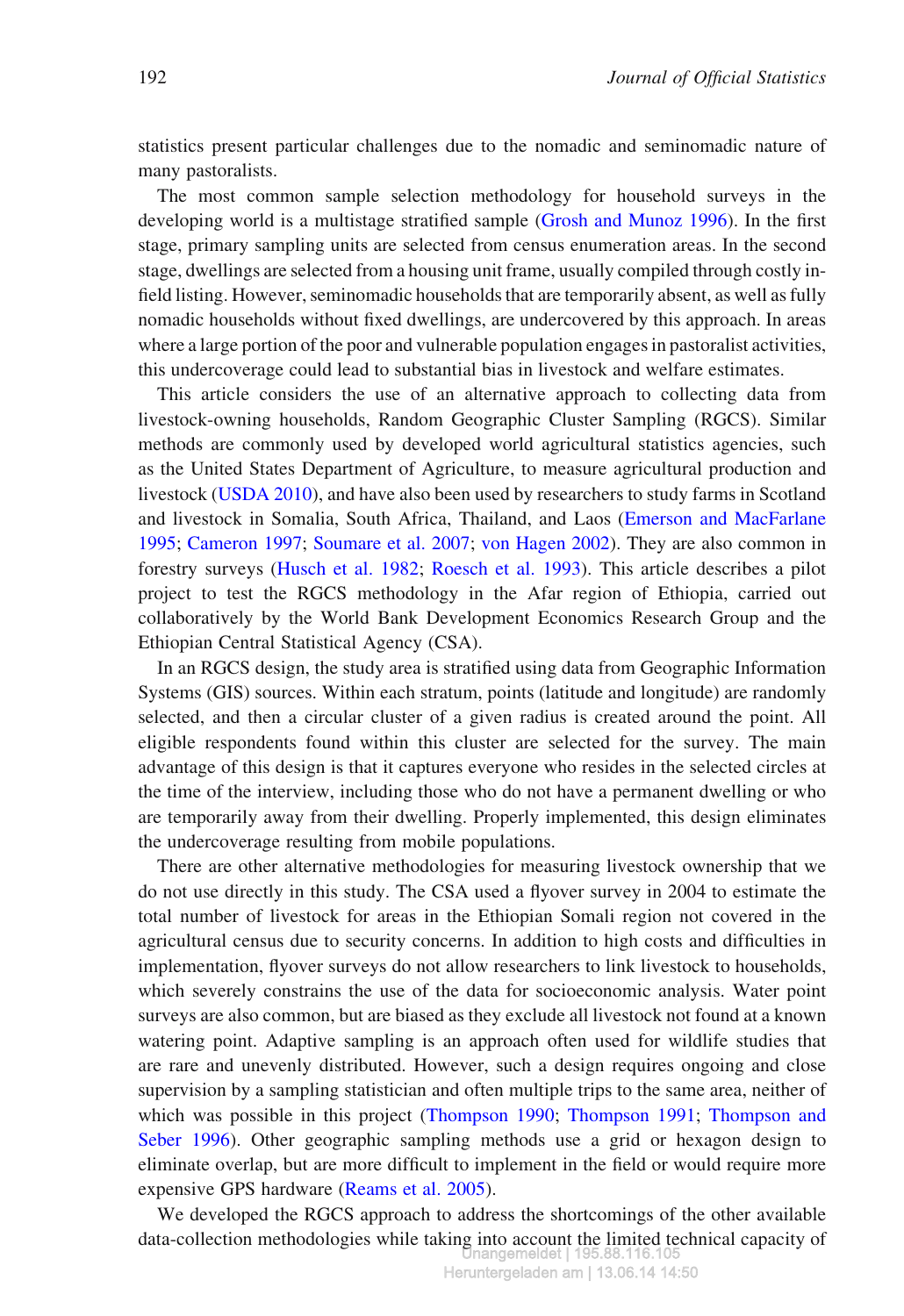the implementing partner. We note some advantages of the RGCS over a traditional household-based survey, but also report the many challenges encountered. Unfortunately, some of the difficulties in implementing the design seem to be due to interviewers' failure to implement the procedures. Though unforeseen challenges, such as natural disasters and ethnic violence, also played a role, it is also possible that the design, which at times required interviewers to cross long distances on foot in very harsh conditions, is not feasible in terms of what it is realistic to require of an interviewer. We conclude with thoughts on the limitations of RGCS specifically in the drylands context but also discuss its potential use in surveys of persons more generally.

#### 2. Background on the Afar Region

To test the RGCS approach in the field, we carried out a survey in July and August of 2012 in the Afar region of Ethiopia. This region was selected for the pilot project for a number of reasons. First, the CSA had conducted an agricultural and livestock household survey, the Ethiopia Rural Socioeconomic Survey (ERSS), six months prior to the implementation of the RGCS field work. In Afar the ERSS included a module on pastoralist issues. We had therefore expected to be able to use the ERSS data as a point of comparison for our RGCS results. Unfortunately, we have concerns about the ERSS data as a benchmark, as discussed below.

The second factor in our choice of Afar for this project was the high-quality existing GIS infrastructure at the CSA compared to other potential study areas. The CSA has compiled GIS data layers for the entire country and has several trained staff members. The agency also maintains a stock of GPS devices suitable for the specialized fieldwork. We expected that the CSA's previous experience with the technology used during planning, sample selection, and data collection would be beneficial to the project outcomes.

Third, the Afar region also offered geographic advantages over other pastoralist areas in the region. Afar covers a land area of approximately 72,000 square kilometers located in the north of the country, and is relatively isolated. Well-guarded national boundaries, geographic features, and traditional ethnic hostilities limit the migration of the Afar people outside the boundaries of the region, which simplifies comparability between the RGCS and ERSS data sources.

The Afar region is divided into five administrative zones. The companion ERSS survey covered only Zones 1 and 3. As the RGCS survey was designed to make comparisons to this survey, these two zones were taken as a basis for the new approach. However, since seasonal migration patterns take regular residents of Zones 1 and 3 into Zones 4 and 5, these two zones were also included. Zone 2 in the far north of the region is excluded from both surveys due to extreme weather conditions, recent violence against Western nationals, and its self-contained migration patterns. According to the ERSS, 55 percent of respondent households in the Afar region that own livestock indicated that they had taken their livestock outside of the village to graze for at least one night during the previous season, and 41 percent indicated that they had similar plans for the upcoming dry season. Most respondents (56 percent) made only one trip in the previous year, with an additional 24 percent making two trips. Of those making trips with their livestock, less than one percent travelled outside of Afar and no one reported migrating to Zone 2. These results also support our choice of Afar for this pilot project. Unangemeldet | 195.88.116.105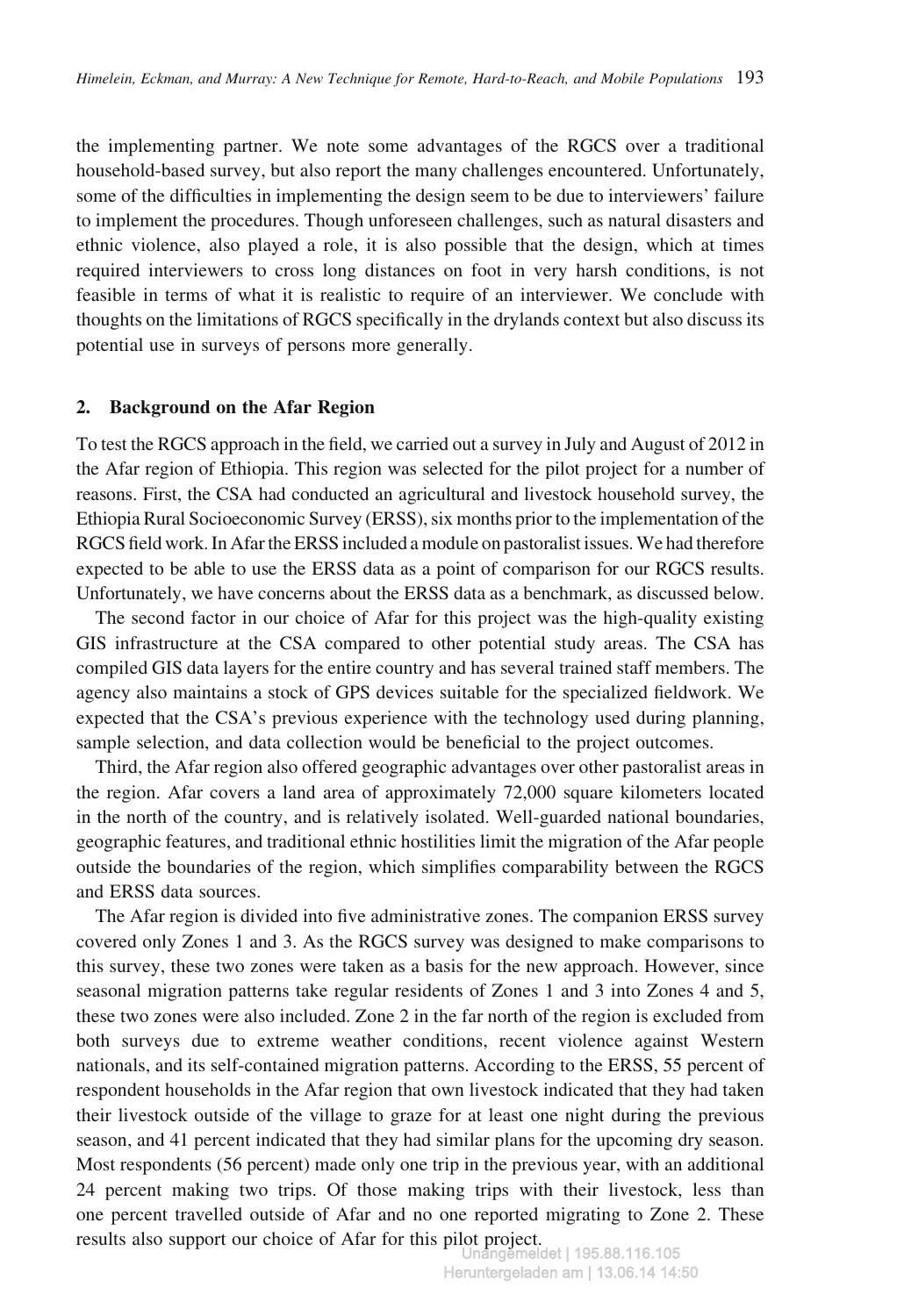# 3. Study Design

#### 3.1. Stratification

We divided Afar into five strata before selecting points to improve the statistical and cost efficiency of the project. The five strata were defined by the expected likelihood of finding herders and livestock, based on an assumption that herds congregate around limited water sources and available pasture in the driest part of the year. Spatial datasets describing land cover, land use, and other geographic features were used as input to delineate five discrete, mutually exclusive strata.

The first stratum consisted of land in or near towns, defined by population density measures in the AfriPop dataset (Tatem 2010). The second stratum consisted of permanent agriculture, under the assumption that livestock would be largely excluded from these areas. Boundaries were defined based on the interpretation of five meter resolution SPOT Imagery from 2006 from the CSA's Land Cover Mapping project, and included commercial agriculture as well as some small individual farms. Area placed in the first two strata was then excluded from remaining strata definitions.

The third stratum consisted of land within two kilometers of a major water source, including the Awash River and its permanent tributaries, and which also met criteria for pasture based on the average annual mean and range of the long-term normalized difference vegetation index (USGS Earth Resources Observation and Science Center 2012a,b). This stratum was considered to be the most likely to contain livestock. The fourth stratum consisted of land between two and ten kilometers from a major water source which met criteria of pasture land. The remainder of the land was placed into the lowest probability stratum. See Figure 1 for a map of the five strata.

A total of 125 points were selected from these five strata for the survey. The total number of points selected and the allocation between strata was based on sample size calculations from the previously collected data from the 2008/2009 Agricultural Sample Survey, the expected number of households to be found and interviewed in each stratum based on the results of the pretests, and the available budget for the pilot project. The number of selected points was higher in the strata where we expected the highest concentrations of potentially nomadic households and livestock (Stratum 3), and lower in areas of lower expected density (Stratum 5). Points were selected in areas with low likelihood of finding pastoralists, towns and settled agricultural areas, because excluding these areas would bias the total livestock populations. The radii for the circles also varied across the strata. In areas where we expected higher densities, we drew smaller circles to keep the workload reasonable. In areas where we expected few or no livestock, we expanded the circle radius to the largest feasible dimensions to maximize the probability of finding animals. See Table 1 for the definition, sample size, and radius used in each of the five strata.

### 3.2. Survey Implementation

To develop the framework protocols for the RGCS approach in Afar, two pretests were conducted, the first in December 2011 and the second in June 2012. The first focused on equipment and field practices and on qualitative research into seasonal migration patterns. The second finalized the protocols and tested the survey instrument.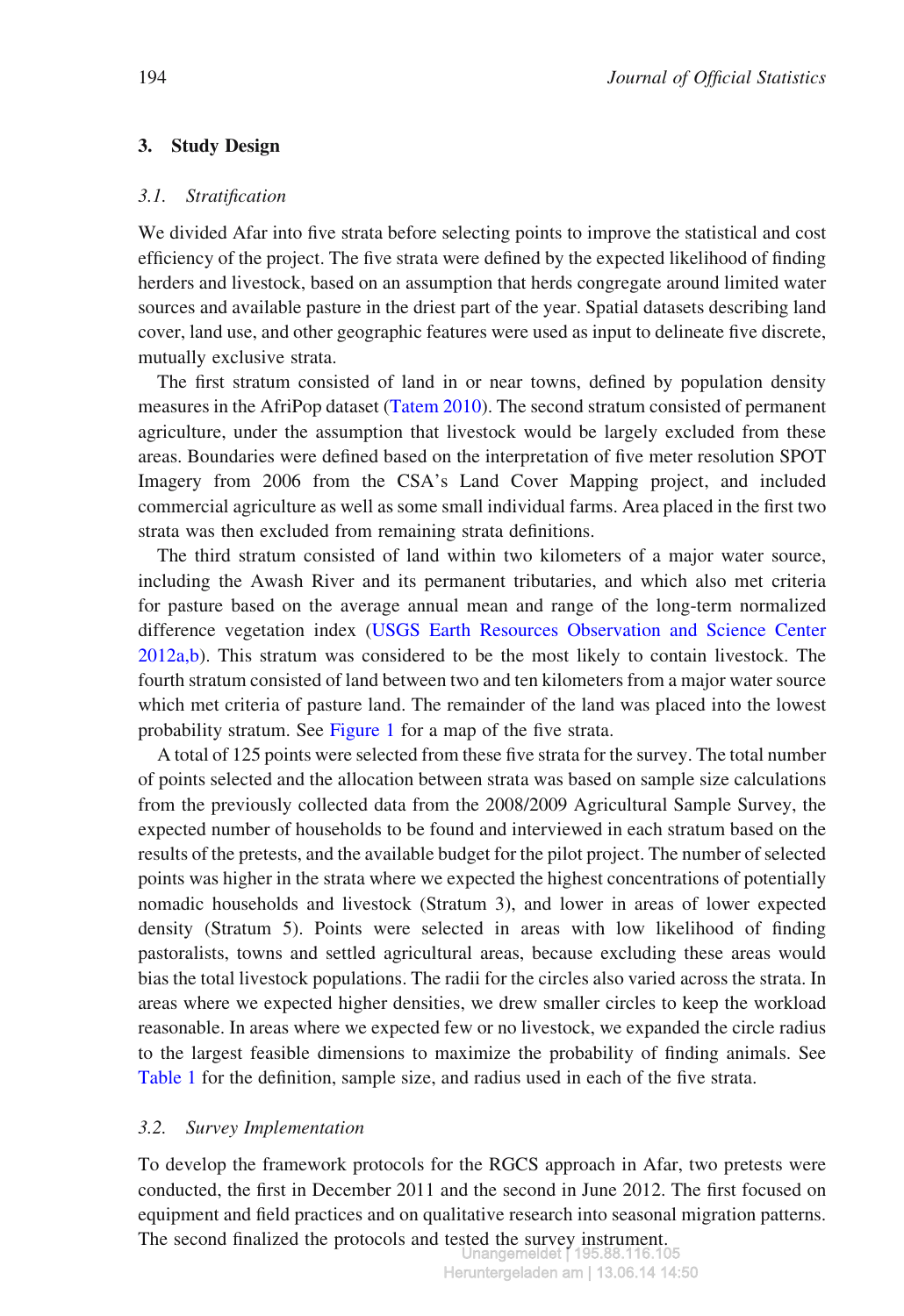

Fig. 1. Stratification Map

The resulting methodology was designed to be relatively straightforward to implement in a low-capacity field environment. Each interviewer was given a GPS device to which the selected points, and the circles around them, had been preloaded. In addition to the usual zoom and pan features, the device always displayed where the interviewer was in relation to selected area and was set to sound an alarm when the interviewer entered the circle. The interviewer teams were to drive as close as possible to the circle and then travel the rest of the way on foot, if necessary. Figure 2 shows an example of a point and circle. Unangemeldet | 195.88.1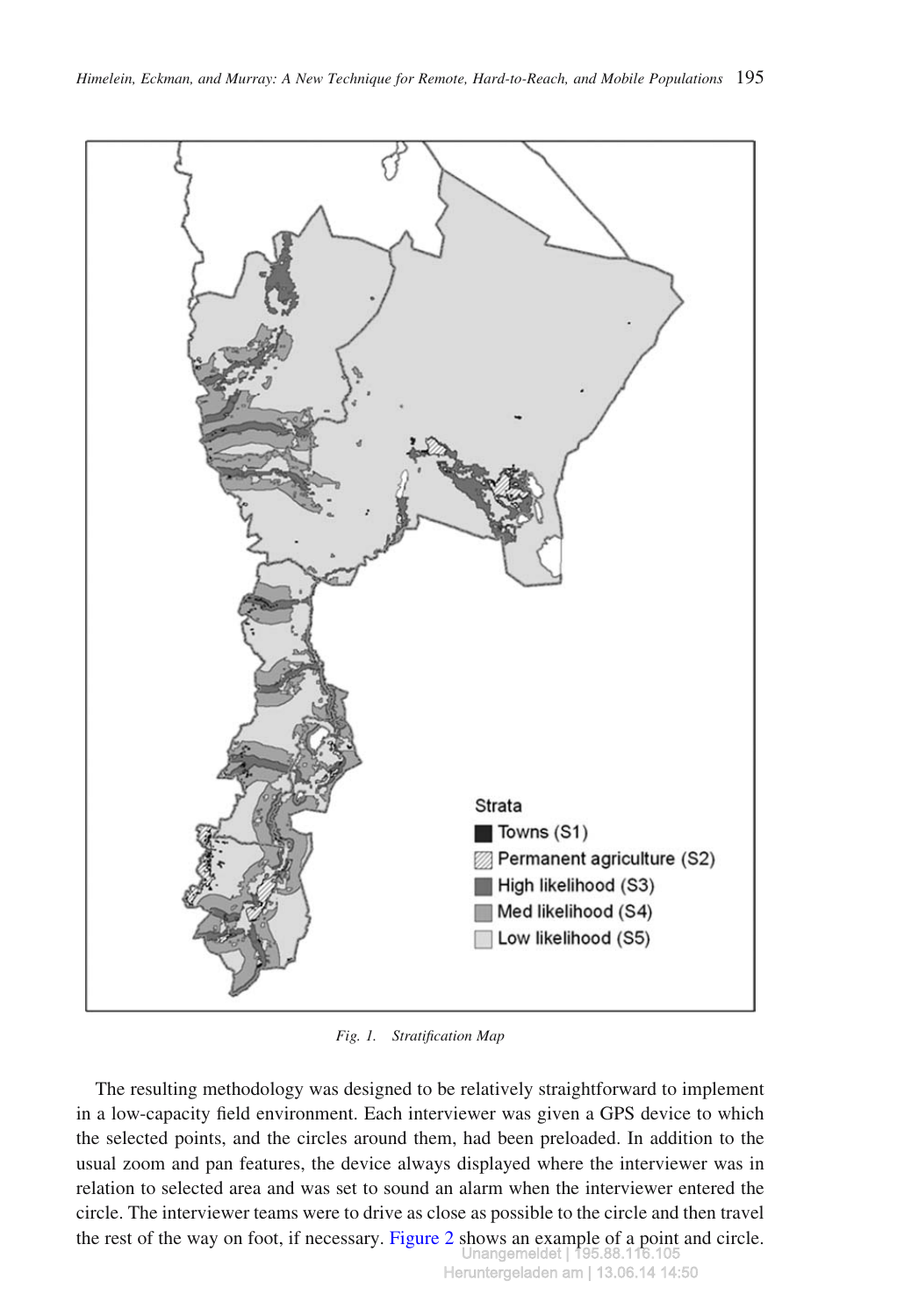| <b>Stratum</b> | Description                                                           | Radius<br>(km) | Points<br>Selected | Total<br>area $(km^2)$ | Percent<br>of total<br>landscape |
|----------------|-----------------------------------------------------------------------|----------------|--------------------|------------------------|----------------------------------|
|                | High likelihood: towns                                                | 0.1            | 10                 | 33                     | $\leq$ 1                         |
|                | Almost no possibility: settled<br>agricultural areas/commercial farms | 0.5            | 15                 | 930                    | $\mathfrak{D}$                   |
|                | High likelihood: within 2 km of<br>major river or swamps              |                | 60                 | 3,538                  | 6                                |
|                | Medium likelihood: within<br>10 km of major river or swamps           | 2              | 30                 | 6.921                  | 12                               |
|                | Low likelihood: all land not in<br>another stratum                    | 5              | 10                 | 45,152                 | 80                               |
| Total          |                                                                       |                | 125                | $56,574^{\rm a}$       | 100                              |

#### Table 1. Stratification of Afar region

<sup>a</sup> The total area in the table does not match the total area of Afar due to exclusion of Zone 2 from our study.

The selected circle has a radius of one kilometer and includes both land and water (on the eastern edge). To assist in locating the area, each interviewer was also provided with printed maps such as that shown in Figure 2.

Once inside the circle, the team was assigned to canvas the area and interview all livestock-holding households. The device recorded the interviewer's path of travel within the circle so that he could navigate back to the starting point.

When a team member encountered a household (or a group of people travelling together) inside the circle, they attempted to complete three questionnaires. The first was a household roster, completed with a household informant, which captured basic



Fig. 2. Example of Selected Point and Circle Unangemeldet | 195.88.116.105 Heruntergeladen am | 13.06.14 14:50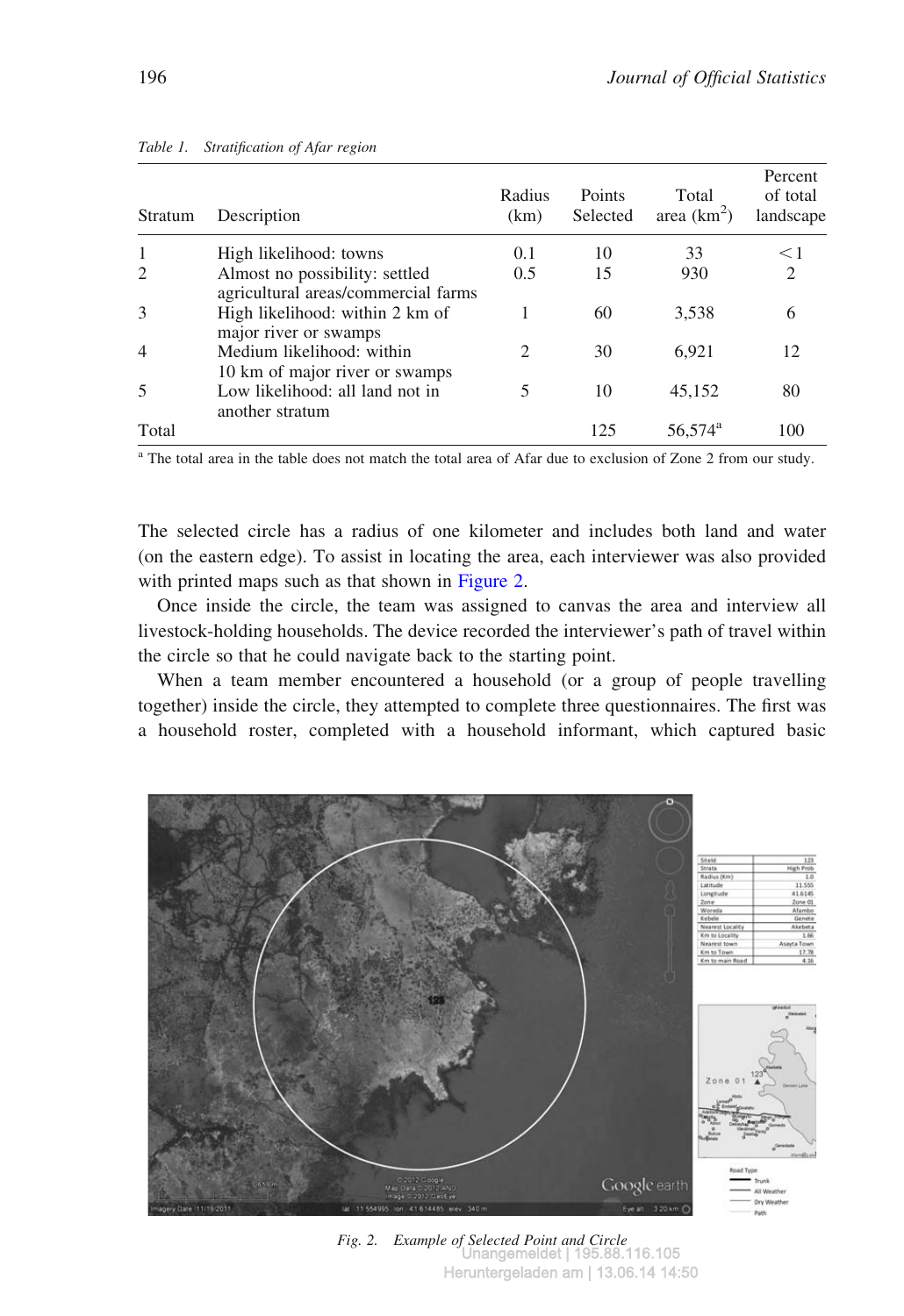demographic information about each member of the household, such as name, age, schooling, and health information. The second questionnaire, also for the household informant, gathered data about the goats, cattle, and camels currently travelling with the household (those away for a day to graze were included in this roster). This questionnaire also asked who owned the livestock and whether the owner was currently travelling or staying with the group. The third questionnaire was administered to each individual livestock holder in the household and contained more information about the animals in his or her possession. Following the completion of each selected circle, the supervisor filled out a cover sheet indicating how many persons or households were found in the circle.

A one-week training for supervisors and enumerators was conducted in the city of Awash in southern Afar in early July 2012. A total of 22 field workers, five supervisors, one field coordinator, and one CSA branch head participated. All participants were recruited by the CSA and some had prior survey experience. The training stressed questionnaire administration, sampling protocols, safety, instruction with the handheld GPS devices, and the use of field guides. Data collection took place from July 10 to August 9, 2012. Interviewers worked in teams consisting of four interviewers and one supervisor.

The use of local field guides was strongly encouraged in this study. During pretesting, we found the most helpful available guides were young men from the local area with extensive knowledge of the terrain and the people living there. The data collection budget included funds to hire such guides whenever necessary. The guides played essential roles in determining the best route from road and river access points to the circle boundary, and acting as intermediaries between the government data collection teams and a suspicious and occasionally hostile local population.

All questionnaires were administered on paper and were provided in Amharic. The interviewers used local translators and the local guides to translate the questionnaire into Afar when necessary. The interview lasted on average 20 minutes per household, though there was substantial variation based on the household size and livestock holdings. At the end of fieldwork, all of the household and holder questionnaires, as well as the supervisor questionnaires, were returned to the CSA headquarters in Addis Ababa where data entry took place.

The fieldwork was facilitated by a survey coordinator who participated in the second pilot, conducted the training, and performed selected field visits. The survey coordinator was contracted independently of CSA, and had extensive experience with primary data collection projects in Ethiopia. The survey coordinator visited the teams throughout the course of fieldwork, accompanying each team to between three and five circles. His visits were not randomized, though he attempted to cover the distribution of teams, zones, and strata.

As the study area encompasses some of the harshest terrain in the region, and the methodology was novel both for the research and implementation teams, a number of unexpected difficulties were encountered. First, the timing of the fieldwork, which was originally designed to coincide with the dry period, unfortunately fell during the annual Ramadan fasting period. As most field guides and respondents were observant Muslims, they were reluctant to participate in activities during daylight hours. Second, the seasonal rains started earlier than had been expected, which created access problems such as flooding of roads and land bordering the rivers. The access issues necessitated longer walks for enumerators, including one incident where a team had to walk 15 km to reach Unangemeldet | 195.88.116.105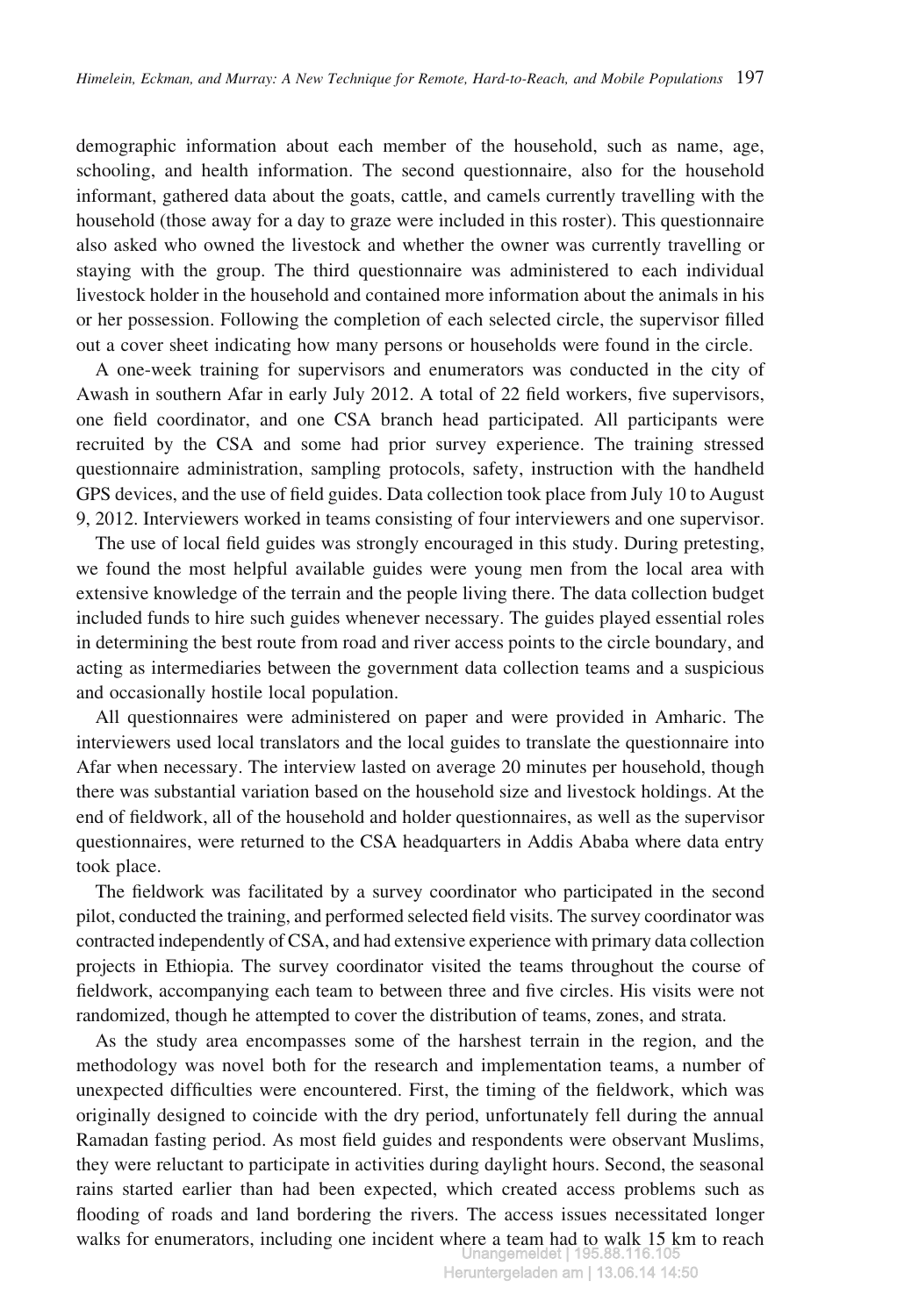the selected site. Other obstacles, such as national park boundaries, active volcanoes, and militarized areas further restricted access. Third, ongoing strained relations between local communities and the national government led to a few isolated security incidents, including minor assaults on drivers and fieldworkers, and the (brief) kidnapping of the survey coordinator. Team supervisors repeatedly cited these challenges to explain their lack of progress in completing assigned field tasks.

#### 3.3. Weighting

The probabilities of selection for such a design are in principle rather straightforward. Setting aside the issue of stratification for a moment, say we select  $c$  points with replacement and draw an r-kilometer radius around each one, selecting all households that fall within the circles. To get the probabilities of selection of a given household  $i$ , we invert our reasoning and consider the set of all points such that, if any of those points were selected, household i would be interviewed (see Roesch et al. 1993 and Thompson and Seber 1996, p. 108 for a similar approach). Call this set  $A_i$ . For most households,  $A_i$  is simply a circle with radius r centered at household i. (For households near the boundary of the study region, the circle may be cut off a bit, but we ignore this issue for the moment.) Then the probability of selection of household *i* is one minus the probability that no point in the area surrounding that household is ever selected, across all  $c$  selections (based on Särndal et al. 1992, p. 50).

$$
\pi_i = 1 - \left(1 - \frac{\pi r^2}{total\,area}\right)^c
$$

However, due to the stratification used in this study, the probabilities of selection of the interviewed households are more complex. Because the strata are quite commingled (see Figure 1), a circle drawn around a point selected in one stratum could extend outside of the boundaries of that stratum and include land in another stratum. For example, consider a household that lies in Stratum 2 near the boundary of Strata 1 and 2, as shown in Figure 3. Household  $x$  can be selected if points inside Stratum 2 are selected but also if points inside Stratum 1 are selected. In terms of the notation developed above, the selection region for household x,  $A_x$ , contains land in both Stratum 1 and Stratum 2.

This issue with stratum boundaries is not trivial. In our study, all land in the town stratum (Stratum 1) is within five kilometers of the low probability stratum (Stratum 5) and thus was also selectable from that stratum. In fact, more than 90 percent of all land area in Strata 1, 2, 3, and 4 falls within the selectable range of points in Stratum 5, due to the very large radius of Stratum 5. Thus, even though each household itself lies in only one stratum, many households were selectable from more than one stratum. The probability of selection of a household i,  $\pi_i$ , is equal to the probability that the points in  $A_i$  that lie in Stratum 1 were selected, plus the probability that points in  $A_i$  that lie in Stratum 2 were selected, and so on for the H strata. Define  $\pi_{i,h}$  as the probability that household i is selected from stratum  $h$ . The overall probability of selection of household  $i$  is then:

$$
\pi_i = \sum_{h=1}^H \pi_{i,h} + \sum_{j=2}^H (-1)^{j+1} \left[ \sum_{\substack{h_1 < h_2 < \dots & h_j \ h_1 \\ \text{Unangemeldet} \mid 195.88.116.105} \pi_{i,h} \right] + (-1)^{H+1} \prod_{h=1}^H \pi_{i,h} \tag{1}
$$

Heruntergeladen am | 13.06.14 14:50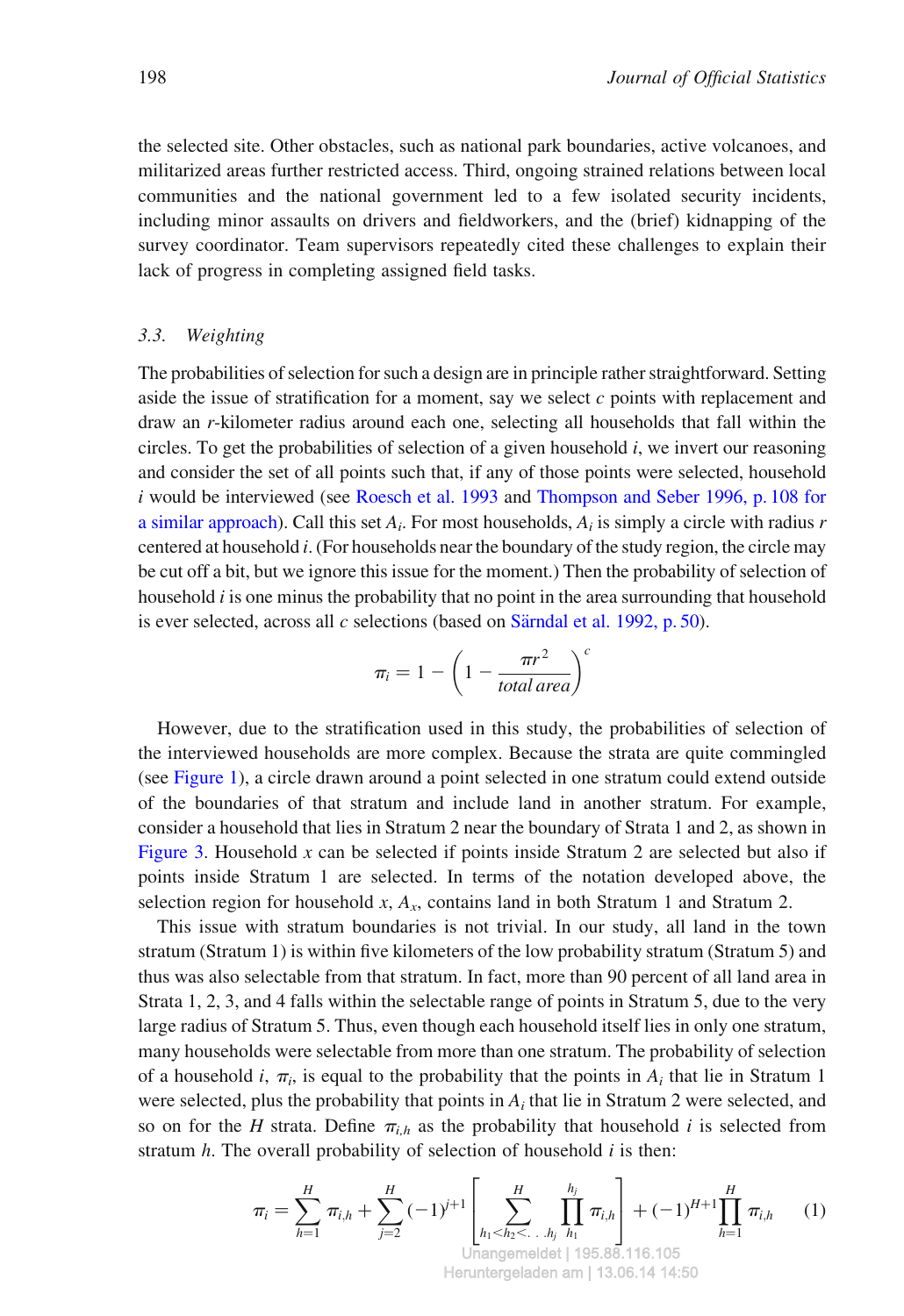

Fig. 3. Overlap between circles in different strata. Household X, in Stratum 2, can be selected by points selected from Stratum 1 or 2.  $r_1$  is the selection radius used in Stratum 1;  $r_2$  is the selection radius in Stratum 2.

where the terms after the first adjust for overlapping probabilities. However, because most households are selectable from only one or two strata, many of these terms are zero and the probabilities simplify a good deal.

Let  $S_h$  be the land within stratum h, and let  $A_i \cap S_h$  be the land in the selection region of household *i* that lies within stratum h. Let  $|S_h|$  and  $|A_i \cap S_h|$  be the areas of these two sets of land. Then the constituent terms in Equation 1, the probability that household  $i$  was selected from within stratum  $h$ , are each:

$$
\pi_{i,h}=1-\left(1-\frac{|A_i\cap S_h|}{|S_h|}\right)^{c_h},\,
$$

that is, one minus the probability that none of the land in stratum  $h$  that is within the selectable range of household i is selected, across all  $c_h$  selections in stratum h. The GIS tools allow us to calculate the areas of  $A_i$  and  $S_h$  precisely. Using the actual areas, rather than the areas of the circles with radius  $r_h$ , addresses the issue of lower probabilities of selection for households near the boundary of the study area (see Barrett 1964 for a discussion of "edge effect bias"). (It is also possible to conceptualize the sampling technique used in this study as a form of indirect sampling. Such an approach would also lead to appropriate probabilities of selection and weights (Lavallée 2007). We have chosen not to take such an approach here because of the difficulty of dividing the study area into slices of land which lead to selection of unique sets of households. See Roesch et al. (1993) for such an approach in the context of RGCS.)

Although 125 circles were selected, only 102 were visited by interviewing teams, as discussed below. For the  $c<sub>b</sub>$  values, we use the number of visited circles rather than the number of selected circles, under the assumption that the circles within a stratum that the teams did not visit are missing completely at random. The initial weight for each household is then the reciprocal of its overall probability of selection:  $w_i = \pi_i^{-1}$ .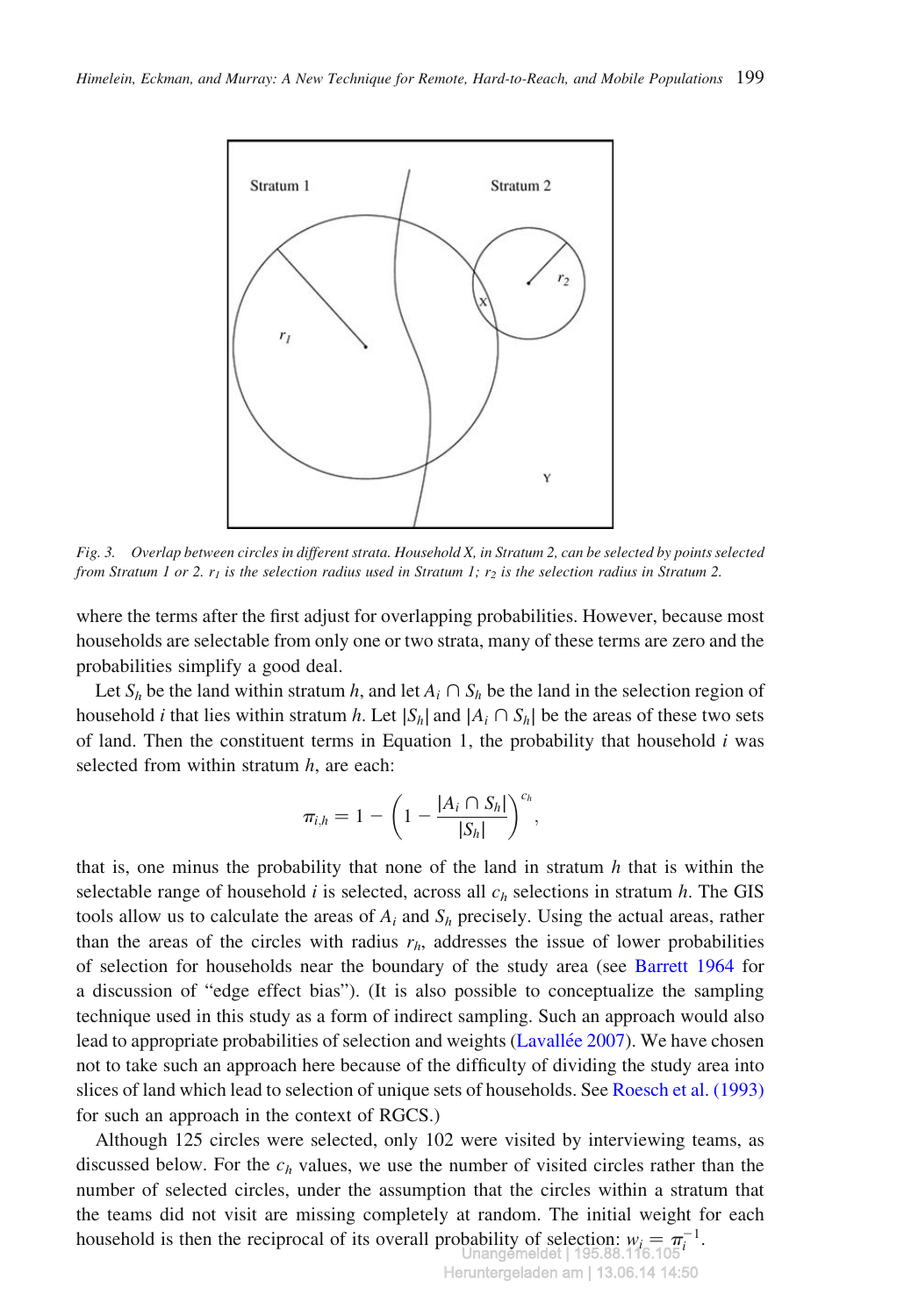We make one adjustment to this weight, for the unobserved portions of the selected circles. The fieldwork protocol stipulated that interviewer teams should systematically observe the entire circle, however, this was not always possible due to the challenges discussed above (and possibly also due to low effort by the interviewing teams, which is discussed in more detail below). We calculate an alternative set of weights that adjusts for the portion of each circle that was not observed. The GIS technique of Viewshed analysis uses the tracks recorded by the GPS devices as the interviewers traveled within the circle, along with an altitude map derived from the ASTER Global DEM V2 dataset (NASA Land Processes Distributed Active Achive Center 2011), to determine what the interviewers were able to observe, that is, the area that was in their line of sight as they travelled around the circle. Figure 4 shows an example of a map produced by the Viewshed analysis. The white tracks are the paths taken by the interviewing team members in circle 134 and the land within the circle that they could observe from those paths. We see that although the interviewers walked only a small portion of the circle, they were able to observe the majority of the area, 72.4 percent in this case. Across all of the visited circles, the observed coverage percentages range from 14.1 to 99.0, with a mean of 84.0.

The multiplicative weight adjustment is the reciprocal of the percent observed in each circle. If we believe that there are households within the unobserved portions of the selected circles, and that these households are similar to those interviewed in the observed portion, then the adjusted weight is appropriate and improves estimates. If, alternatively, we believe that the areas that were not observed were missed because they could not possibly contain any livestock, due, for example, to flood water or vegetation too thick to traverse, the adjustment to the weights is not necessary. We use both the unadjusted and the adjusted weights in the results section. No further adjustment to the weights for household nonresponse was made as the field teams did not report any issues with



Fig. 4. Viewshed Analysis Unangemeldet | 195.88.116.105 Heruntergeladen am | 13.06.14 14:50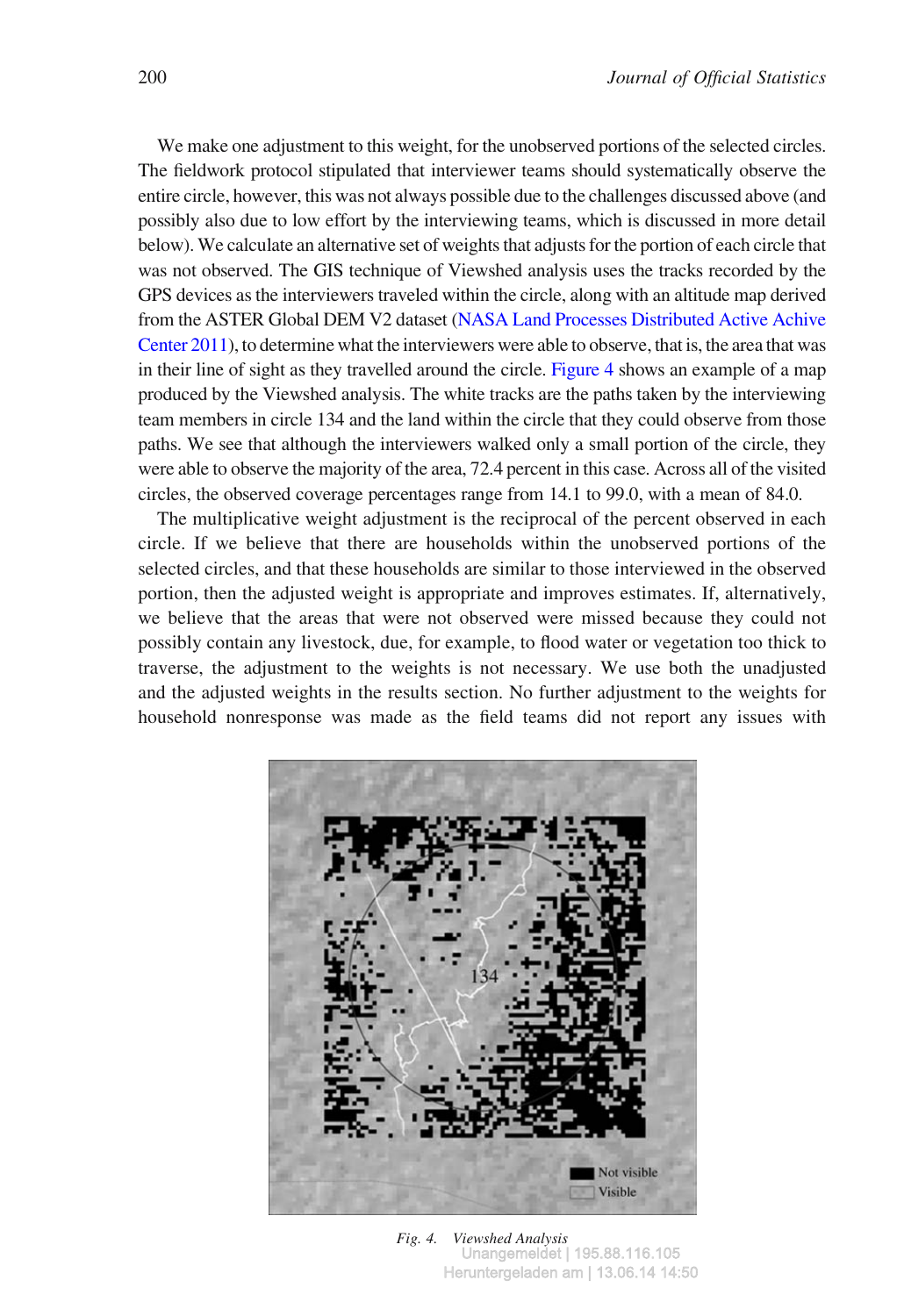participation. Household surveys in rural areas of the developing world, and in particular Ethiopia, have historically had high response rates.

The weights require one further caveat. The probabilities of selection on which the weights are based are accurate only if the people and livestock that the survey aims to capture do not move during the study period. If a man and his camels are selectable in more than one circle over the data collection period, then they have more than one probability of selection, which greatly complicates the weighting. To minimize this complication, we constrained the data collection period to one month. We also asked three questions in the survey regarding the past and future movements of the respondents. The first item asks whether the respondent had traveled with his livestock outside of the area where the interview took place during the dry season, the second asks if the livestock had traveled separately outside the area where they were currently, and finally if the respondent planned to travel outside of the current area during the dry season. In approximately six percent of the cases, the respondent had travelled with their livestock to a different area during the current dry season prior to the survey. In about ten percent of cases, the respondent's livestock had travelled separately to another area previously. Additionally, eleven percent of respondents indicated that they were planning to move with their livestock during the current dry season. Therefore, while mobility remains an issue with this method, in this particular context it is unlikely that it led to substantial bias. We note this issue of case mobility also affects similar area designs such as adaptive sampling.

Using these weights, we apply the Horvitz-Thompson estimator of the mean (Särndal et al. 1992, p. 111). To estimate variances, we use the bootstrap method with 1,000 replications. In each replication, we select a sample of  $c<sub>h</sub>$  circles with replacement from the  $c_h$  selected circles within each stratum and recalculate the mean. The estimated variance of the mean estimate is the variance of the replicated means around the full-sample mean (Kolenikov 2010).

## 4. Results

## 4.1. Field Work Results

As mentioned above, of the 125 points selected, 102 were visited. Of those visited, 59 circles (58 percent) contained at least one livestock. In total, the interviewers collected information from 793 households which owned livestock, though nine of these households were shown by their GPS points to be outside of the circle boundaries and are therefore excluded from the analysis, leaving a total sample size of 784. The number of interviewed households per circle with livestock-owning households ranged from one to 65, with a mean of approximately 15, Table 2 shows the full results.

It was also necessary to replace four circles during the course of the fieldwork. These replacements were made at the discretion of the survey coordinator, with input from the CSA and World Bank teams, for locations that fell within restricted areas.

In total, 3,698 individuals living in households owning livestock were identified as part of the survey. Of these, 127 reported having no permanent dwelling, which weights up to an estimate of 4,701 (95% CI: 94, 9,307), or two percent of the livestock-holding population in Zones 1, 3, 4, and 5. All but five of the individuals without a permanent Unangemeldet | 195.88.116.105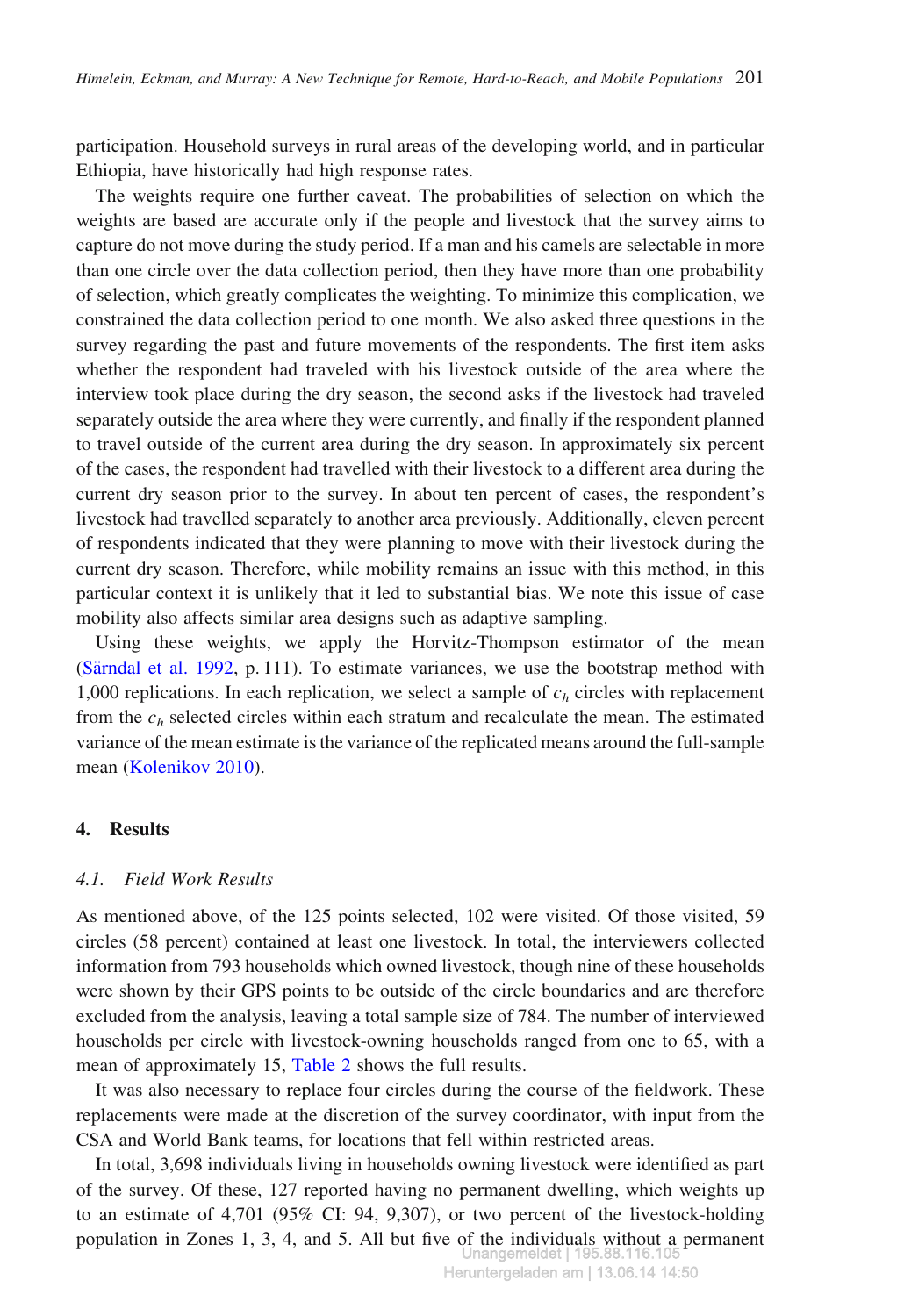| Stratum                     | Description                                                                | Selected<br>Points | Visited<br>Circles | Households in<br>Circles | Circles<br>without<br>Livestock |
|-----------------------------|----------------------------------------------------------------------------|--------------------|--------------------|--------------------------|---------------------------------|
| 1                           | High likelihood: towns                                                     | 10                 | 10                 | 69                       |                                 |
| $\mathcal{D}_{\mathcal{L}}$ | Almost no possibility: settled<br>agricultural areas / commercial<br>farms | 15                 | 14                 | 113                      |                                 |
| 3                           | High likelihood: within 2 km of<br>major river or swamps                   | 60                 | 49                 | 229                      | 24                              |
| $\overline{4}$              | Medium likelihood: within 10 km<br>of major river or swamps                | 30                 | 22.                | 182                      | 6                               |
|                             | Low likelihood: all land not in<br>another stratum                         | 10                 |                    | 191                      |                                 |
| Total                       |                                                                            | 125                | 102                | 784                      | 43                              |

Table 2. Field Work Results

dwelling lived in households in which all members are completely nomadic. The inclusion of households without permanent addresses in the survey was a main objective of the original research agenda, as this group is traditionally undercovered in dwelling-based surveys. There are, however, very few of them in the study, not enough to perform independent analyses.

# 4.2. Means and Totals

To assess the RGCS approach, we compare weighted estimates of means and totals from the RGCS survey to estimates from the ERSS, a household survey carried out by CSA during the 2011/2012 agricultural season. The ERSS used the traditional stratified twostage cluster design to select households and completed interviews with more than 4,500 households throughout Ethiopia. The Afar portion of the survey included 144 households in twelve clusters, ten of which were rural and two of which represented small towns. As discussed above, only two zones were covered in the ERSS survey, Zones 1 and 3, and therefore we limit our comparisons to these two areas. Among the interviewed households, 83 percent (weighted) reported owning livestock, and were administered an additional livestock questionnaire in November and December 2011 (Central Statistical Agency and World Bank 2012). Thus there is a short time gap between the ERSS livestock survey and our RGCS study, for which we compensate in the analysis. Though each survey has its shortcomings, our expectation was that the surveys should agree in the aggregate.

To construct comparable measures, we use retrospective questions about livestock in the RGCS to derive the number of livestock the household owned at the time of the ERSS survey. These questions account for slaughter, loss, death, purchase, and birth over the six months prior to the survey. We calculate two weighted estimates, one using the base weights and the other using the weight which adjusts for the proportion of the selected circle actually observed, as discussed above. As with the RGCS estimates, the standard errors we calculate for the ERSS means and totals reflect the clustered design.

Compared to the ERSS survey, there are no statistically significant differences in the mean number of animals found per household across the three groups, the RGCS Unangemeldet | 195.88.116.105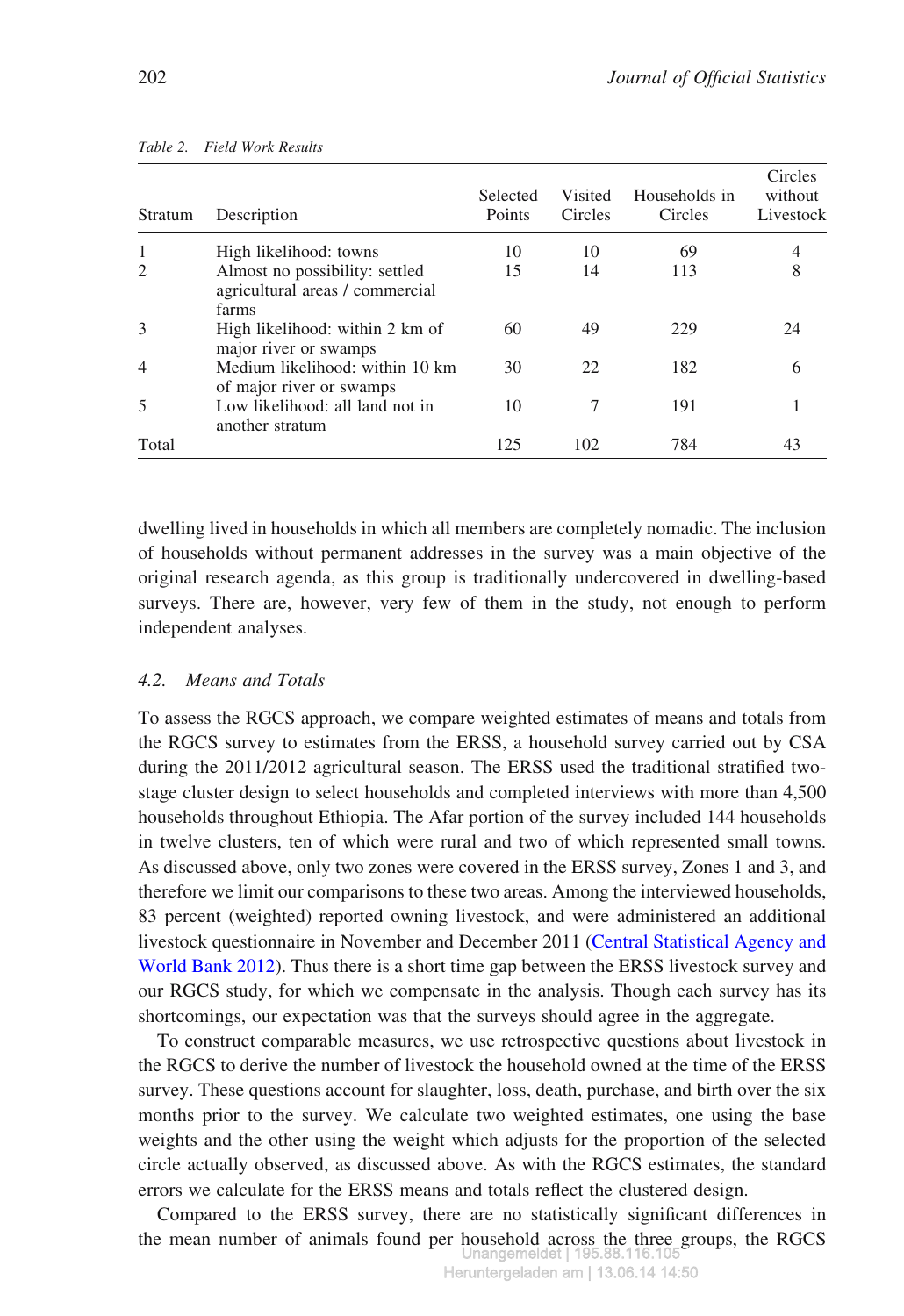unadjusted and adjusted, and the ERSS. These numbers are also in the range of secondary source estimates of herd size and composition, though the available estimates are dated (see Sabates-Wheeler et al. 2013, Getachew 2001, and Said 1994 for further discussion). There are, however, large differences with regard to the totals. While the ERSS and RGCS estimates are not statistically different for camels due to the wide confidence intervals on the estimates, the ERSS estimate is more than 70 percent higher than even the higher of the two RGCS estimates. The gap is even wider for goats, where the ERSS estimate is more than 1.5 times higher than the adjusted RGCS, and for cattle, where the ERSS estimate is nearly 5 times higher (Table 3).

We hypothesize two issues that could have led to these discrepancies. The first possible explanation is the interviewer effort hypothesis: RGCS interviewers did not make efforts to reach all portions of the circles that they could have and/or did not interview all households in the circles and all holders at those households, and thus systematically excluded many livestock from the survey. The lower levels of effort could be attributed to the weather, which was extremely hot during this period, flooding, which would have made access more difficult by requiring interviewers to take long detours on foot or ford swollen rivers, and also the Ramadan period, which would have limited access to local guides to assist the teams. Low effort by the interviewers could have led to undercoverage of livestock and thus to underestimates of totals in Table 3. The second possible explanation is the ERSS overestimation hypothesis: Implementation issues with the ERSS upwardly biased the livestock totals. The following two sections explore these two hypotheses in more detail.

#### 4.3. Test of Interviewer Effort Hypothesis

To further explore the interviewer effort hypothesis, we estimate three regression models in which measures of effort are the dependent variables. The covariates in each of the models are similar and are of two types: measures about the area and the land, and measures about the workload and the interviewers. The models are all run at the level of the circle, rather than on the household or holder level.

The first two models use a logistic regression in which the dependent variable is whether a selected circle was visited (1) or not (0) by a field team, regardless of whether any livestock households were found. Recall that there were 23 circles that were selected but never visited, and this failure to complete assigned workload is one measure of interviewer effort. Since the unit of observation is the circle, it is not necessary to account for weighting or stratification in this analysis. In the model,

$$
Pr(Y = 1) = \frac{1}{1 + e^{-\eta}}
$$
 where  $\eta = \alpha + \beta X + \varepsilon$ ,

 $\alpha$  is a constant term, X is a vector of relevant household and team characteristics, and  $\epsilon$  is the error term. In the first model, the variables included in vector X are the distance of the center point of the circle to the nearest paved road, the distance from the center to the nearest locality, the distance from the center to the nearest large body of water, the relief roughness of the terrain (the maximum elevation minus the minimum elevation divided by site radius, based on Meybeck et al. 2001 using the SRTMV4 Digital Elevation database Jarvis et al. 2008), the radius of the circle, a historical mean vegetation index Inangemeldet | 195.8१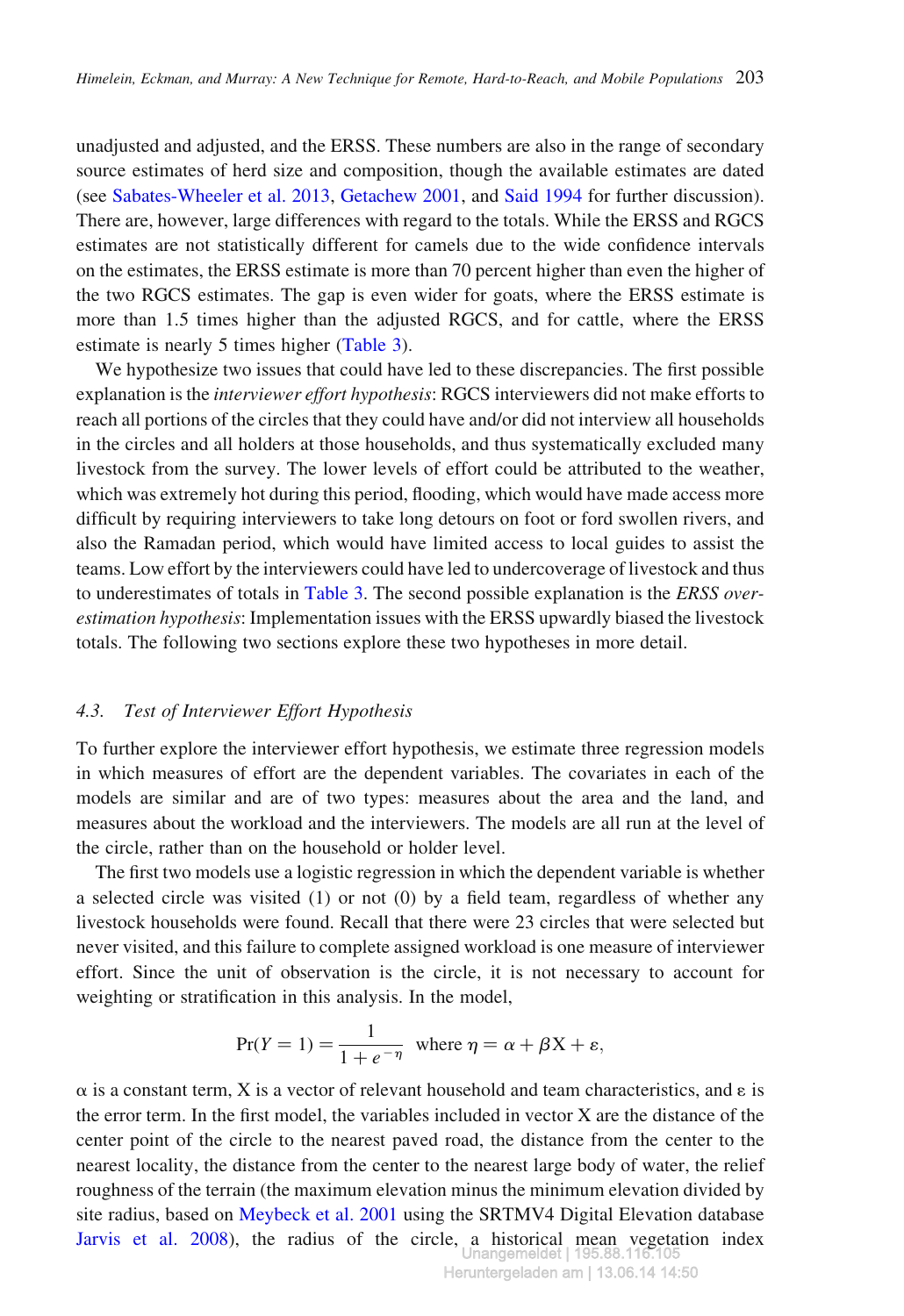|                           | Table 3. Weighted estimates of total livestock in study area and average livestock held by household (conditional on ownership), by animal type |                                     |                                     |                                                          |                                                           |                                                                 |
|---------------------------|-------------------------------------------------------------------------------------------------------------------------------------------------|-------------------------------------|-------------------------------------|----------------------------------------------------------|-----------------------------------------------------------|-----------------------------------------------------------------|
|                           |                                                                                                                                                 | Mean (SE)                           |                                     |                                                          | Total (SE)                                                |                                                                 |
|                           | RGCS (unadjusted<br>weights)                                                                                                                    | RGCS (adjusted<br>weights)          | ERSS                                | RGCS (unadjusted<br>weights)                             | RGCS (adjusted<br>weights)                                | ERSS                                                            |
| Camels<br>Cattle<br>Goats | 10.4(1.5)<br>8.1 (1.4)<br>20.2(3.1)<br>Standard errors in parentheses                                                                           | (0.8(1.8)<br>(9.7(3.0)<br>7.7 (1.4) | 15.3(3.3)<br>6.2(1.9)<br>20.7 (3.1) | 566,139 (146,182)<br>92,009 (25,893)<br>(53,505)(34,384) | 815,310 (222,853)<br>139,608 (37,186)<br>186,164 (51,283) | 1,092,752 (367,307)<br>237,568 (116,430)<br>2,095,876 (488,027) |
|                           |                                                                                                                                                 |                                     |                                     |                                                          |                                                           |                                                                 |

Unangemeldet | 195.88.116.105 Heruntergeladen am | 13.06.14 14:50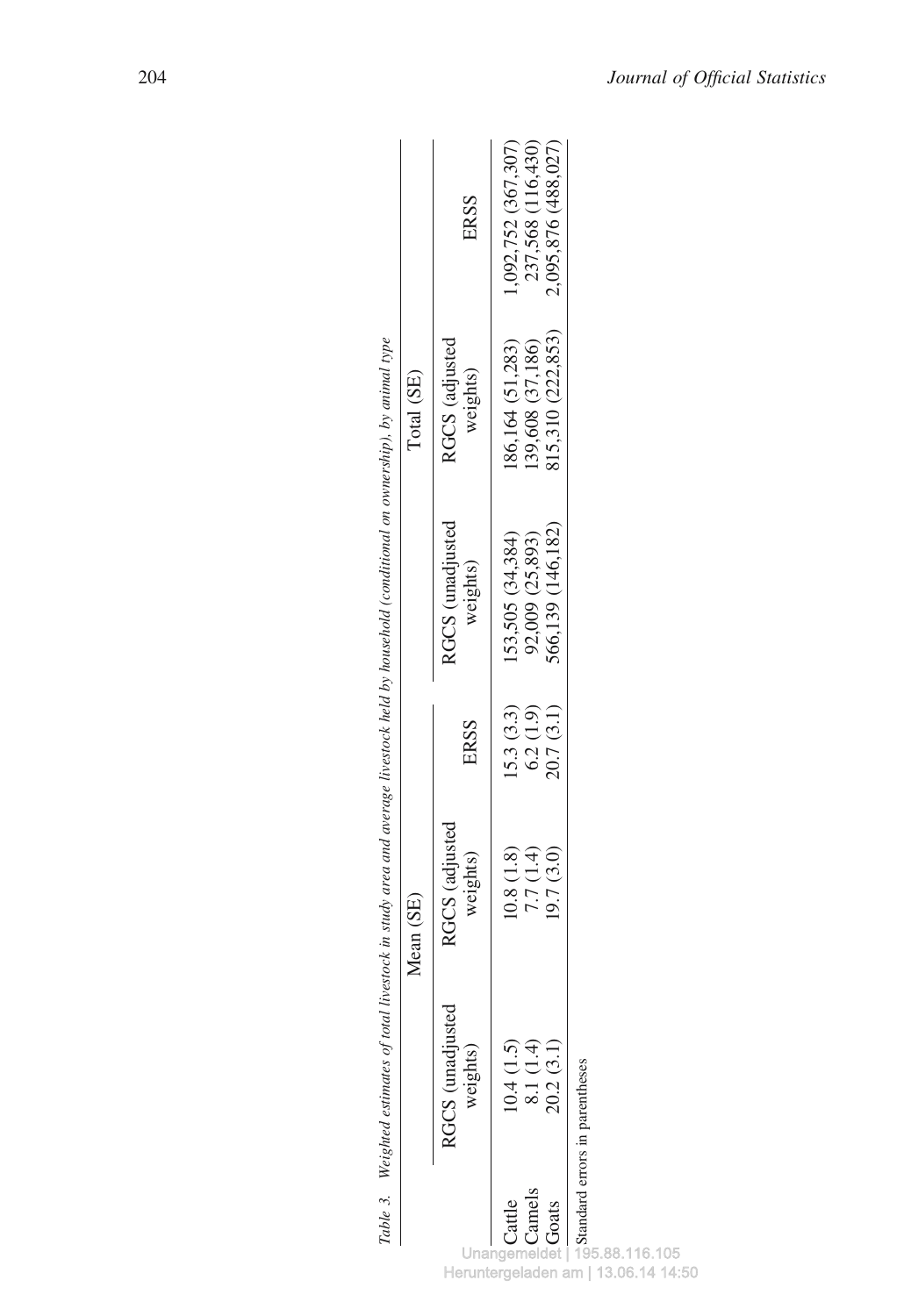(NDVI, a measure of 'greenness') value, and supervisor-level (or team-level) fixed effects. The distance measures are included to capture how difficult it was for interviewers to access the selected circle; interviewers may have been less likely to visit circles which were further from the road or from a town. Similarly, if the circle was situated in rough terrain, it may have been more difficult to access. Because it was not possible to calculate the NDVI value at the time of the attempt for those sites that were not visited, the 10-year historical average NDVI value for that area is used. Also, in lieu of strata-level fixed effects, we include the circle radius, which, along with the distance to a major water source and the long-term NDVI mean values, constitutes the strata definitions. These results are presented in Column 1 of Table 4.

In addition to the information included in the first regression, we also know that in the 20 cases where the survey coordinator was present, the sites were always successfully visited. The model is re-run to exclude those 20 sites in which the survey coordinator was present. Those results are presented in Column 2 of Table 4.

The third model is a standard OLS model in which the dependent variable is the proportion of the circle observed, measured between 0 and 1 according to the Viewshed calculations discussed above. Again, walking more of the circle and observing the area is a sign of greater effort by the interviewers. This model is conditioned on the interviewers having visited the circle, and thus includes only 102 data points. Here the covariates included are the distance to a main road, distance to nearest locality, distance to a major water source, relief roughness, the radius of the circle, historical mean NDVI values, total rainfall in the week prior to the survey (NOAA Climate Prediction Center RFE 2.0), current mean NDVI values, the supervisor fixed effects, and the indicator of the coordinator's oversight. There are two additional variables included in this model, total rainfall in the past week, which is added to further explore the teams' assertion that flooding was the main obstacle to coverage, and current NDVI values, to test if perhaps dense vegetation hampered observation rates.

Table 4 presents the results of the three models of interviewer effort. The supervisors had reported that flooding and rough terrain were the main reasons they could not access or fully observe the selected areas, but the models reveal limited support for these claims. The first column in Table 4 shows that the closer a circle is to the main road, the more likely interviewers are to visit it ( $\hat{\beta} = -0.140, p = .014$ ). The interpretation of this result is a bit ambiguous, as it could be due to the need to travel long distances off-road to reach the circle, leaving the teams vulnerable to flooding or other terrain hazards, or it could be interpreted as a lack of willingness by the interviewers to attempt to access these sites. The negative and significant estimated coefficient on the radius size ( $\hat{\beta} = -0.634$ , p = .090) suggests that teams preferentially worked the circles that were smaller and thus easier, which supports the lack of effort hypothesis. If flooding or rough terrain at the sites themselves were the problem, we would have expected to see negative coefficients on the distance to river variable or relief roughness, but none were found.

Repeating the model excluding those overseen by the survey coordinator, we see similar effects, though their magnitude is larger. Teams are less likely to visit larger and more remote circles in both the full and restricted models (as noted above for the full model, and  $\hat{\beta} = -0.174$ ,  $p = .007$  and  $\hat{\beta} = -0.933$ ,  $p = .030$ , respectively, in the second model). They are also less likely to visit circles with historically higher rainfall totals Unangemeldet | 195.88.116.105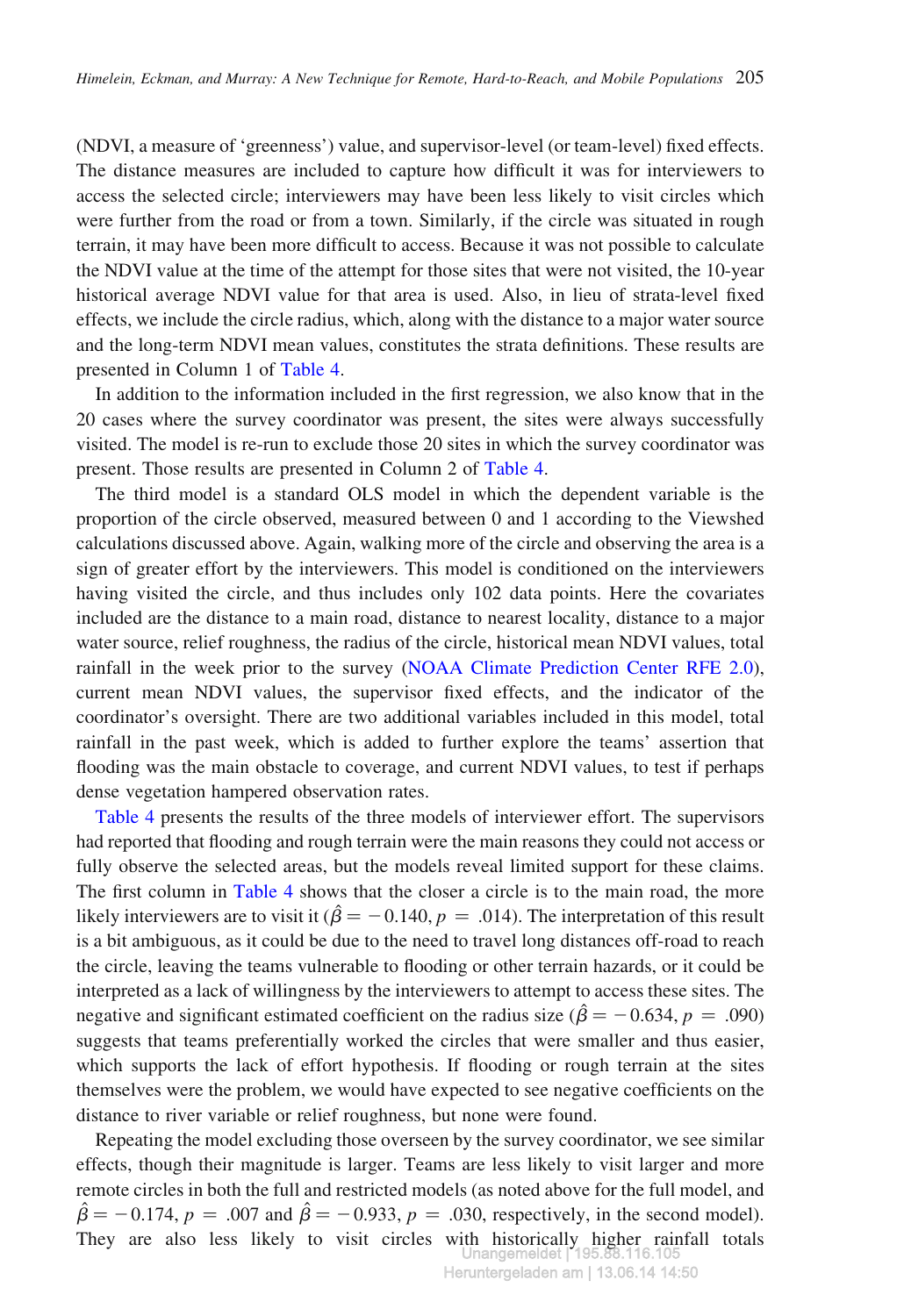|                                                 |                                                         | $\widehat{\Xi}$                                                                            |                                                              | $\widehat{c}$                                       |                                                                            | $\widehat{c}$                                                                                       |
|-------------------------------------------------|---------------------------------------------------------|--------------------------------------------------------------------------------------------|--------------------------------------------------------------|-----------------------------------------------------|----------------------------------------------------------------------------|-----------------------------------------------------------------------------------------------------|
|                                                 | Selected site visited<br>(logit model)                  |                                                                                            | Selected site visited<br>excluding overseen<br>(logit model) |                                                     | (OLS model)                                                                | Percent of circle observed                                                                          |
|                                                 | ĝ                                                       | Std. Error                                                                                 | ĝ                                                            | Std. Error                                          | ĝ                                                                          | Std. Error                                                                                          |
| Kilometers to main road                         | $-0.140**$                                              |                                                                                            | $-0.174***$<br>$-0.116$<br>0.000<br>0.007<br>0.007           |                                                     |                                                                            | 0.004                                                                                               |
| Kilometers to nearest locality                  |                                                         |                                                                                            |                                                              |                                                     |                                                                            |                                                                                                     |
| Kilometers to river                             |                                                         |                                                                                            |                                                              |                                                     |                                                                            |                                                                                                     |
| Relief roughness                                | $-0.070$<br>$0.010$<br>$0.006$<br>$-0.634*$<br>$-4.575$ | $\begin{array}{c} 0.057 \\ 0.136 \\ 0.033 \\ 0.005 \\ 0.374 \\ 1.376 \\ 3.076 \end{array}$ |                                                              | 0.064<br>0.159<br>0.032<br>0.0430<br>0.430<br>3.354 |                                                                            |                                                                                                     |
| n Circle radius                                 |                                                         |                                                                                            |                                                              |                                                     |                                                                            |                                                                                                     |
| Historical mean NDVI value                      |                                                         |                                                                                            | $6.154*$                                                     |                                                     | $-0.005$<br>$-0.002$<br>$-0.000$<br>$-0.000$<br>$-0.057$ ***<br>$-0.441$ * |                                                                                                     |
| Total rainfall week prior to survey             |                                                         |                                                                                            |                                                              |                                                     | $-0.000$<br>0.146                                                          | $\begin{array}{r} 0.009 \\ 0.001 \\ 0.000 \\ 0.016 \\ 0.016 \\ 0.000 \\ 0.000 \\ 0.160 \end{array}$ |
| Current mean NDVI value                         |                                                         |                                                                                            |                                                              |                                                     |                                                                            |                                                                                                     |
| Reference: Supervisor 1                         |                                                         |                                                                                            |                                                              |                                                     |                                                                            |                                                                                                     |
| Supervisor 2                                    | $-2.416**$                                              |                                                                                            |                                                              | .413                                                |                                                                            |                                                                                                     |
|                                                 | $-0.249$                                                | 1307<br>1448<br>1215                                                                       | $-3.197***$<br>$-0.086$<br>$-4.021***$<br>$-2.740***$        | 1.898<br>1.383<br>1.395                             |                                                                            |                                                                                                     |
|                                                 | $-3.211***$<br>$-1.771$                                 |                                                                                            |                                                              |                                                     |                                                                            |                                                                                                     |
| ®Supervisor 3<br>≛Supervisor 4<br>®Supervisor 5 |                                                         |                                                                                            |                                                              |                                                     |                                                                            |                                                                                                     |
| Overseen by survey coordinator                  |                                                         |                                                                                            |                                                              |                                                     | $-0.085**$<br>$-0.215**$<br>$-0.011$<br>$-0.051$<br>$-0.056$               | 0.036<br>0.045<br>0.045<br>0.037<br>0.046                                                           |
| Constant                                        | 6.549***                                                | 1.912                                                                                      | $8.357***$                                                   | 2.371                                               | $1.131***$                                                                 |                                                                                                     |
| Number of observations<br>Pseudo $R^2/R^2$      |                                                         | 125                                                                                        |                                                              | 105                                                 |                                                                            | 102                                                                                                 |
|                                                 | 0.264                                                   |                                                                                            | 0.314                                                        |                                                     |                                                                            | 0.515                                                                                               |
| Note: *** $p < .01$ , ** $p < .05$ , * $p < .$  |                                                         |                                                                                            |                                                              |                                                     |                                                                            |                                                                                                     |

Table 4. Regression Results Table 4. Regression Results

Heruntergeladen am | 13.06.14 14:50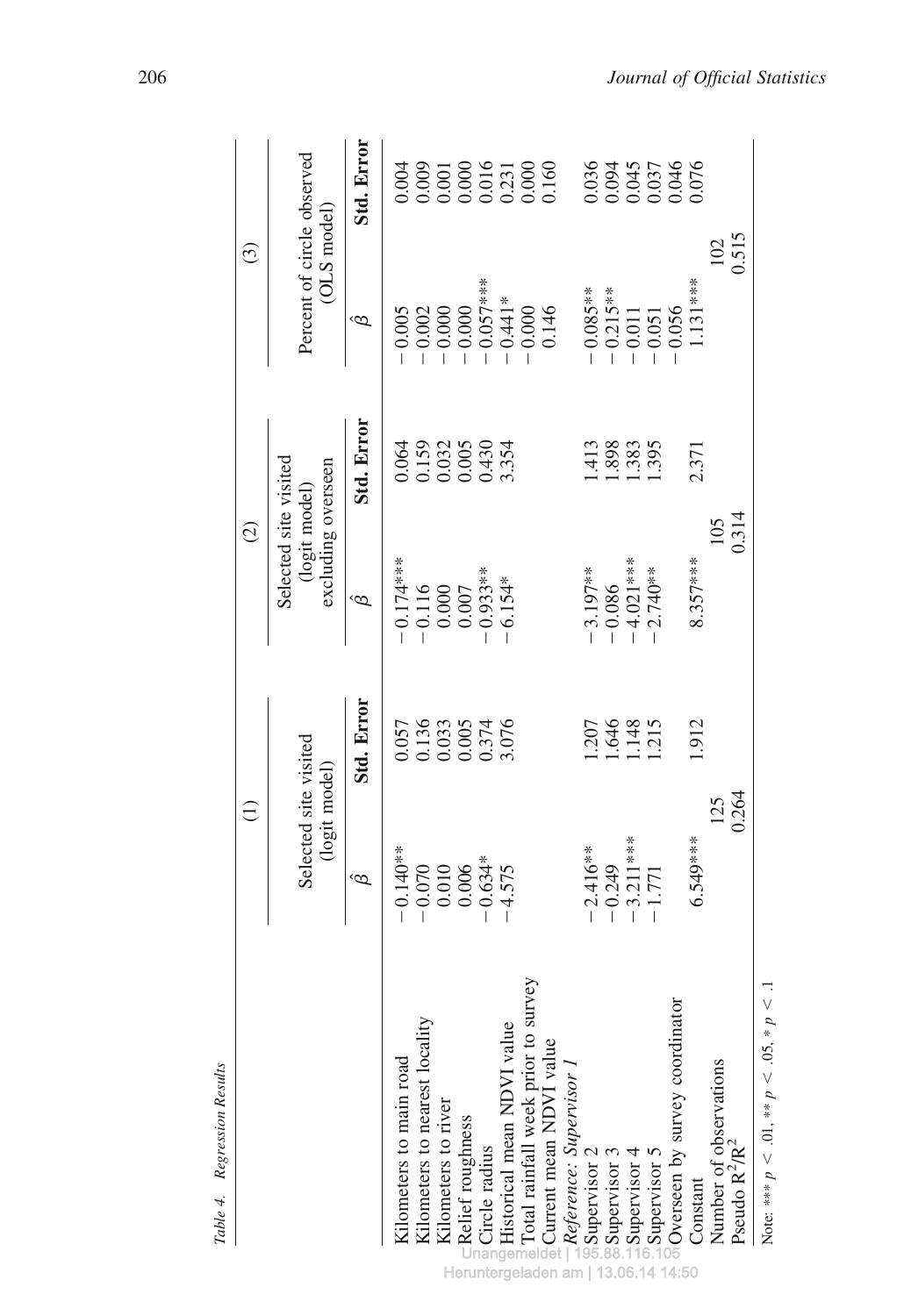$(\hat{\beta} = -6.154, p = .067)$  when not accompanied by the survey coordinator. This is in contrast to the assertion from the field teams that those circles closest to the river were the most difficult to access due to flooding. Unsupervised, teams were less likely to visit historically drier circles, which would most likely be located in the harshest terrain.

In the final model, of the percent of the circle directly observed, the only measure related to geography that is significantly related to the percent of the circle observed is the circle radius ( $\hat{\beta} = -0.057$ ,  $p = .001$ ), indicating that larger circles have lower coverage percentages. In addition, the historical NDVI value is also weakly significant, perhaps again indicating interviewer unwillingness (or inability) to spend long periods of time in harsh climates. The relief roughness, distance to river variables, total rainfall in the past seven days, and current NDVI value, which correspond to the reasons cited by the interviewers as explanations for not observing the whole circle, are not significant.

Perhaps the most striking finding across the three regressions is the consistent significance of the supervisor effects. In terms of the number of sites visited, the teams led by Supervisors 2, 4, and 5 are consistently lower compared to Supervisors 1 and 3. This is particularly true for the cases in which they were not accompanied by the survey coordinator. In terms of the percent of the circle observed, the results are harder to interpret. Supervisors 2 and 3 observed smaller proportions of their assigned circles, which would seem contradictory to the findings in the previous two regressions, which identify Supervisor 2 as low effort and Supervisor 3 as high effort. It may be difficult in this case to separate what is a lack of effort and what is the inability to completely observe a relatively inaccessible site that other teams would not have extended the extra effort to visit. Finally, the coefficient on the "Overseen by survey coordinator" variable in Table 4 indicates that the presence of the survey coordinator was not significant in terms of the area of the circle observed.

Taken together, the three regressions present a picture of what occurred during field implementation and why some areas were not thoroughly worked. Though some evidence on a lack of interviewer effort is confounded by actual obstacles to task completion, such as the distance the team had to travel from a paved road, a general lack of significant findings related to flooding and terrain, the two main difficulties cited by supervisors, point toward a low-effort interpretation. The substantial findings of supervisor-level effects and the survey coordinator effect further support the low-effort hypothesis but also demonstrate that effort level varied across teams. Low field effort can in turn explain why our collected data seems to capture too few livestock, relative to the ERSS household survey, as shown in Table 3.

## 4.4. Tests of ERSS Quality Hypothesis

In addition to undercoverage by the RGCS, another possible explanation for the discrepant totals in Table 3 is some degree of overestimation in the numbers produced by the ERSS. While we were not directly involved with the data collection for the ERSS, we did observe some cause for concern when working with CSA staff in both the Addis Ababa headquarters and the Afar regional field office. In addition, there have been quality issues in data generated by CSA in the past (see Dercon and Hill 2009 for more detail).

The Afar field office is particularly vulnerable to data quality issues as it is a remote region of the country, has fewer staff members, and generally lower levels of skills and Unangemeldet | 195.88.116.105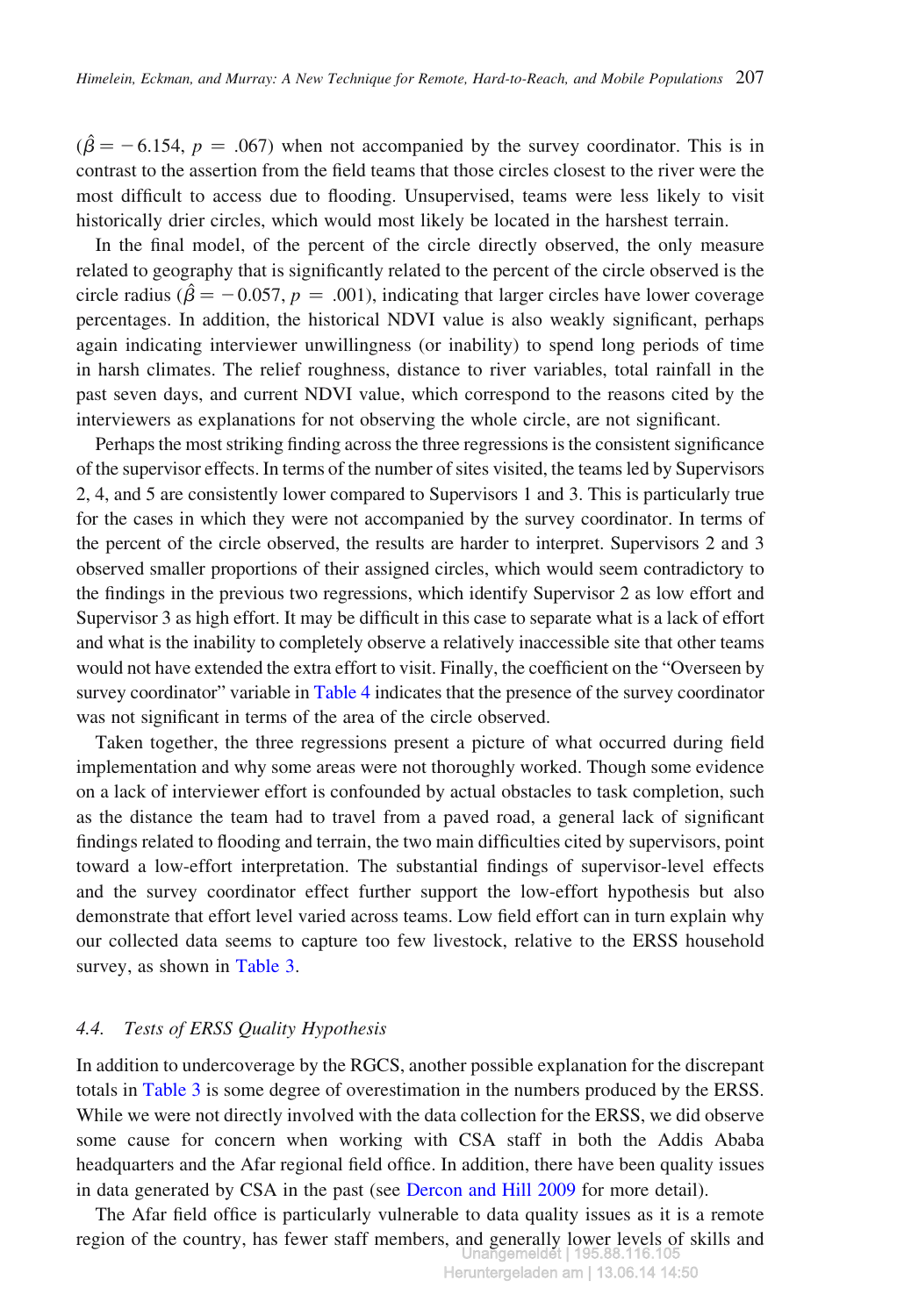training compared to headquarters or other regional field offices. Communication between headquarters and the Afar office is difficult, and communication between the field office and teams is even more complicated due to frequent power outages and unreliable cell phone networks. These issues are exacerbated by long distances and a limited road network which make field supervision challenging. In the review of the ERSS data quality, Afar was one of the regions with the highest incidence of problems, including incorrect listing forms, missing questionnaires, and incomplete information in administered surveys. In particular, the release of the livestock data was delayed for almost a year following the end of fieldwork while data cleaning was completed.

In addition, there have concerns raised with some of the procedures in the CSA headquarters. The weight calculations for the ERSS had to undergo a major revision due to incorrect calculations. In addition, serious concerns were raised by outside survey coordinators about the methods used to deal with missing values by the data entrants. In cases where sections were blank or incomplete, entrants would fill in the information from other households in the same EA. If data was missing because respondents did not participate in a given activity, this could introduce substantial overestimation bias into the ERSS data.

We find support for the hypothesis that the ERSS over-reports livestock in the limited secondary source material available. The Global Livestock and Production Health Index (GLiPHA) is produced annually by the Food and Agriculture Organization (2010). This database only offers disaggregation down to the regional level, which would be an underestimate of the densities in Zones 1 and 3 because it would also include the lowpopulation high-area Zone 2, but can offer approximate estimates. In addition, in 2003, as part of the Agricultural Census, USAID contracted a consulting firm based in London and Nairobi to conduct an aerial surveillance estimation of seven of the nine zones in the neighboring Somali region that could not be covered due to remoteness and security considerations. This methodology is limited in that it cannot provide any information at the household or holder level, but it can produce high quality data on livestock totals for a given area (see CSA 2004 for details on estimation techniques). As both Afar and Somali have a largely pastoralist population base and similar climates, we would expect the density of animals to be broadly similar in the two areas.

Table 5 compares estimates of livestock per square kilometer from four different sources. The first three columns give estimates from the RGCS (using both the unadjusted and adjusted weights) and the ERSS survey. The fourth column contains information from the GLiPHA for all of Afar in 2010. The last seven columns give estimates for the seven zones in Somali in 2004. We see that the RGCS estimates are within the range of those from the GLiPHA and the aerial surveillance, while the ERSS estimates are substantially higher. While it should be stressed that these estimates are not directly comparable, as they are for different areas in different time periods, we would expect the ranges to be similar for the reasons stated above. This increases our confidence in the accuracy of the RGCS estimates over those produced by the ERSS, at least with regard to livestock totals.

## 5. Discussion and Conclusion

This pilot project of the RGCS technique to collect livestock data in the Afar region of Ethiopia demonstrated that the implementation of such a design is feasible; however, Unangemeldet | 195.88.116.105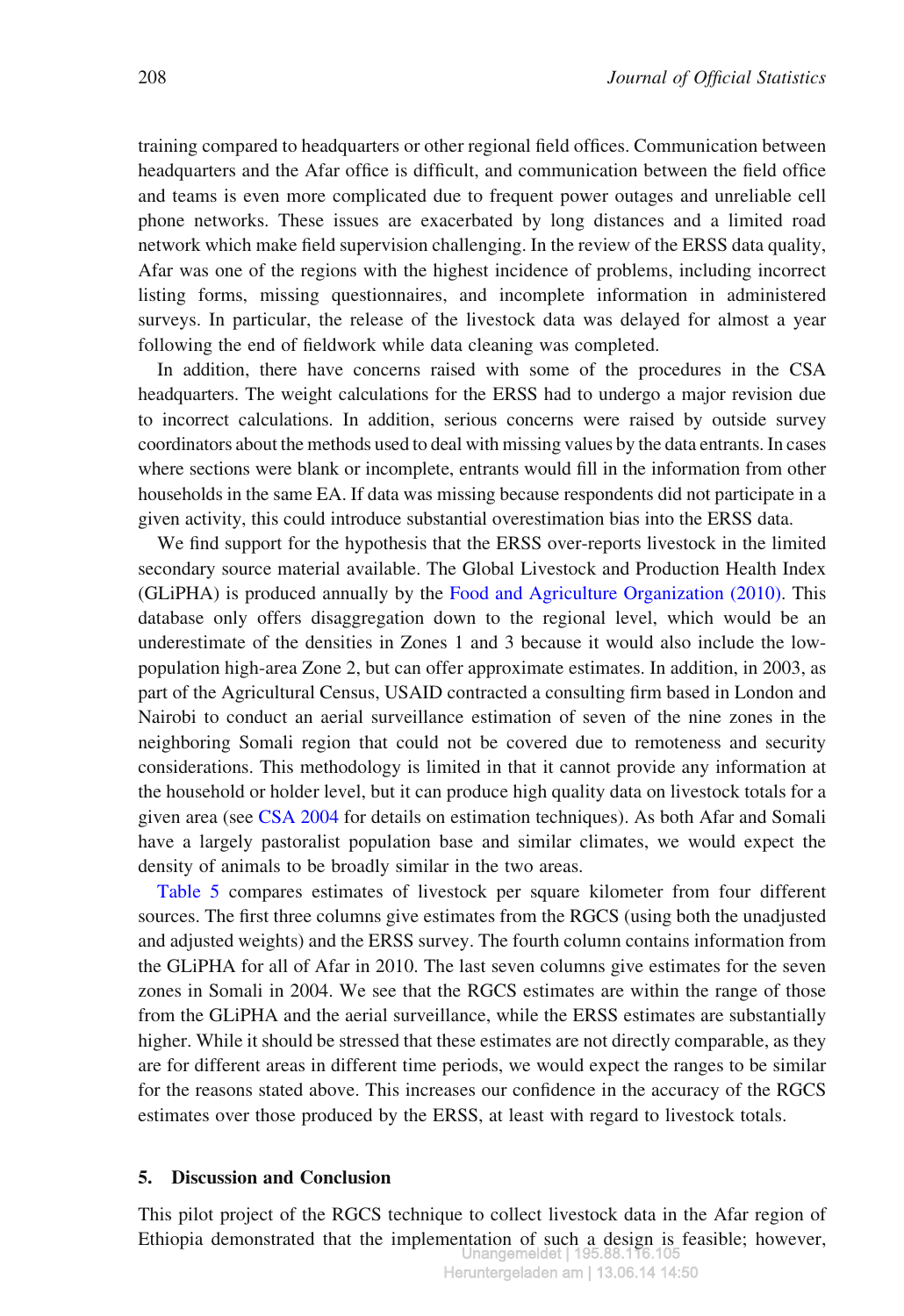| vkm <sup>2</sup>      |
|-----------------------|
| ensit<br>$\mathbf{r}$ |
| estocr<br>ίY          |
| t.<br>Table           |

|              |                           | Afar I                   | Region (Zones 1 & 3) |                                 |                               |                  |                     |                      | Somali Region (Aerial Survey 2004) |                          |                                                  |
|--------------|---------------------------|--------------------------|----------------------|---------------------------------|-------------------------------|------------------|---------------------|----------------------|------------------------------------|--------------------------|--------------------------------------------------|
|              | madjusted)<br><b>RGCS</b> | ljusted)<br>SOD,         | ERSS                 | All Afar 2010<br>(GLiPHA)       | Afder                         | Degehabur        | Fik                 | Gode                 | Korahe                             | Shinile                  | Warder                                           |
| Camels       |                           |                          |                      |                                 |                               |                  |                     |                      |                                    |                          |                                                  |
| Cattle       |                           | $3.3$<br>$5.1$<br>$22.3$ | 69.9<br>09.7<br>09.9 | 2<br>2<br>2<br>2<br>2<br>2<br>2 | 0 0 0 1<br>0 1 0 1<br>1 1 0 1 | $3.4$<br>$-19.6$ | 8<br>0 9 4<br>0 9 4 | $28 - 3$<br>$24 - 3$ | $40.5$<br>$19.5$                   | $2.5$<br>$5.3$<br>$21.7$ | $\begin{array}{c} 8.4 \\ 0.8 \\ 0.5 \end{array}$ |
| <b>Goats</b> |                           |                          |                      |                                 |                               |                  |                     |                      |                                    |                          |                                                  |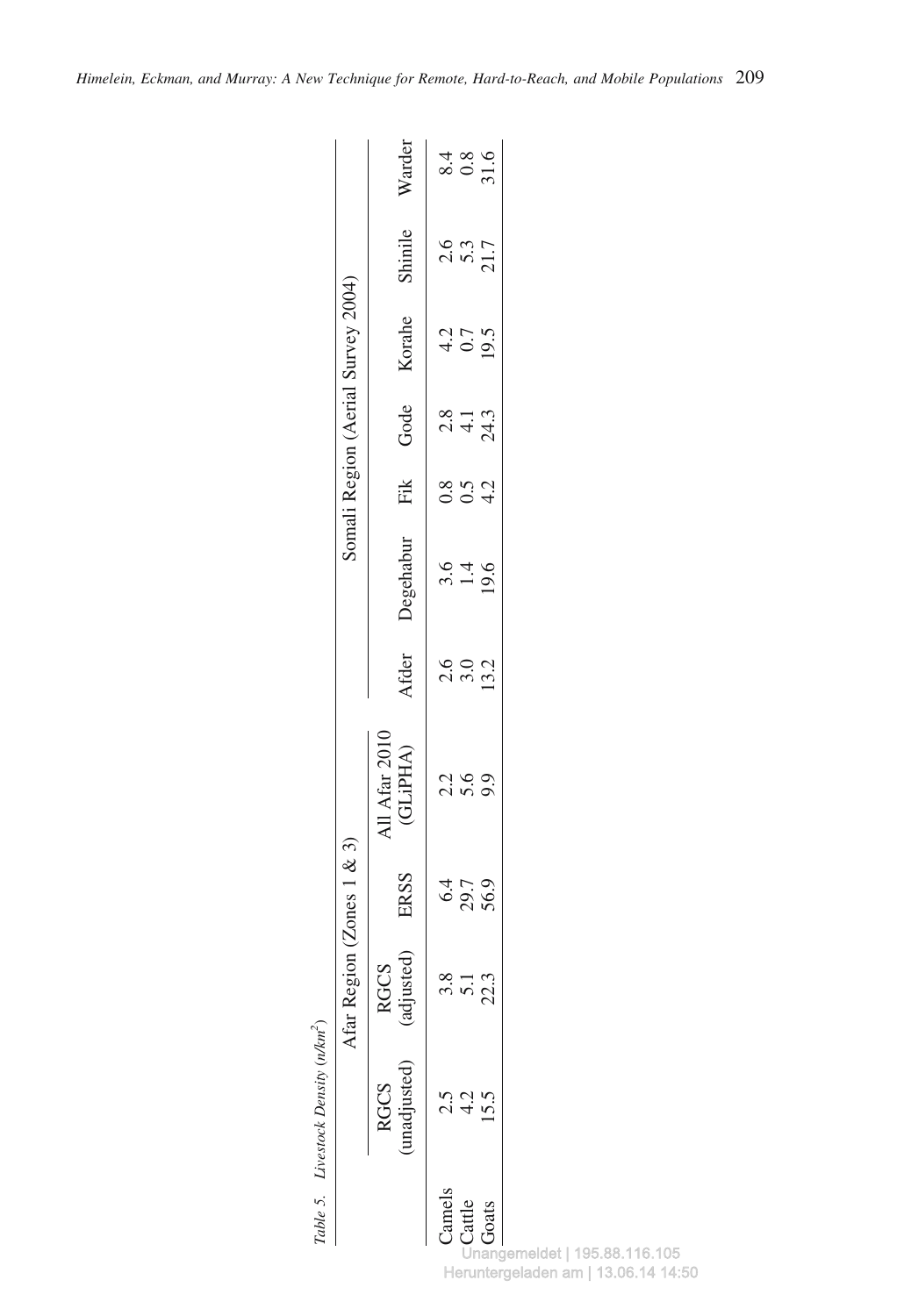questions remain as to whether it is the best available method. The project showed that sufficient GIS information is available, often through the public domain, to create strata for the probability of finding livestock, and to select points within those strata. With maps and relatively inexpensive GPS devices, teams can navigate to points and identify eligible respondents within these clusters. These respondents can then be interviewed regarding their households socioeconomic conditions and livestock holdings, creating the linkages necessary to perform poverty analysis on these populations. In addition, using standard statistical methods, it is possible to calculate weights that take into account the varying probabilities of selection and sufficiently address overlap probabilities. Moreover, information generated as part of the GPS field implementation, such as the Viewshed results, can be used to estimate the area observed by individual interview teams, and account for undercoverage, if necessary. And finally, the methodology was able to do what it was designed to do – capture households without permanent dwellings that would have been missed by a traditional dwelling-based sample design. The location and interviewing of these persons is a major benefit to the RGCS technique over the traditional householdbased approach to survey sampling.

A number of questions remain as to whether this method should be considered the best practice for collecting this type of information. The RGCS has demonstrated some advantages over the traditional household-based survey methodology, such as eliminating the need to conduct a cluster-listing exercise and allowing data collection to be completed in a single step. The methodology was also successfully implemented in a low-capacity environment and avoided overly technical issues, such as those one would face with an adaptive sampling method. However, problems were still noted in the implementation. Interviewers did not visit all of their assigned areas and did not observe the entire area when they did visit. Some supervisors required supervision themselves by the survey coordinator. Overall, monitoring in this study was difficult compared to the standard household survey as, without a household-listing operation, the paper trail on total cluster size was limited, and the populations are mobile, which limits the usefulness of repeat visits to verify the data collected. The project was also highly dependent on the cooperation of local guides, which are outside of the management structure and may be unreliable in some areas. Perhaps most importantly, the terrain in which the survey was implemented is difficult. The weather was extremely hot and numerous natural obstacles to the successful completion of the survey tasks occurred. Although these factors affect any survey in Afar, they were particularly troublesome for the RGCS, which required a good deal of driving and walking to reach the selected areas. 'High effort' was required from supervisors and interviewers throughout the project to implement the design as developed. Unfortunately we are not able to thoroughly evaluate how much these factors impacted the quality of the data collected. We have concerns that weighted estimates from the data do not accurately capture the number of livestock held in Afar, but we have no reliable comparable standard against which to compare our numbers.

Based on our experience in Afar with the RGCS, we have a number of suggestions that would improve the implementation. In particular, we recommend more careful planning to avoid conducting the survey during the Ramadan period and the completion of data collection before the onset of the seasonal rains. In addition, training should better explain to supervisors and interviewers the goals of the survey in order to elicit more 'high-effort' Unangemeldet | 195.88.116.105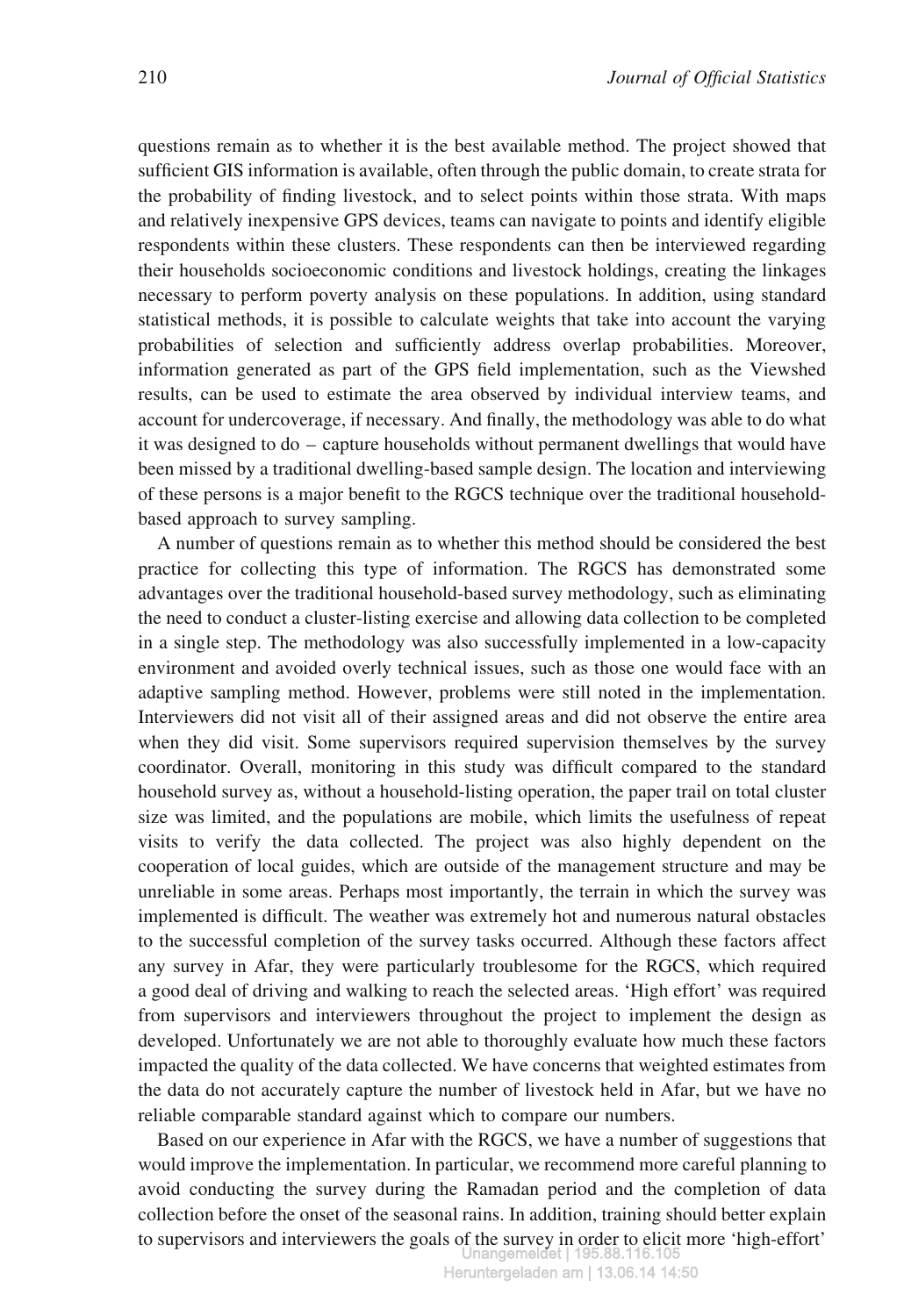fieldwork. Providing incentives to teams that complete more circles and observe greater percentages of assigned circles may further increase effort. Though it is possible that the RGCS approach may work better in a different country context, the limited capacity of statistics bureaus and the potentially dangerous terrain of the study area are common to nearly all pastoralist areas in the developing world.

Despite the limitations noted above, drylands areas remain difficult to survey and the RGCS offers a viable alternative to traditional approaches. The Ethiopia CSA has decided to extend the method and include it as part of the data-collection method in pastoralist areas nationwide as part of the upcoming Agricultural Census. Beyond the specific livestock in drylands context, we wonder if this technique might have applications to other contexts, such as the measuring of homeless persons. We believe that the RGCS approach deserves more study in both the developed and the developing world.

# 6. References

- Barrett, J.P. (1964). Correction for Edge Effect Bias in Point-Sampling. Forest Science, 10, 52–55.
- Cameron, A.R. (1997). Active Surveillance and GIS as Components of an Animal Health Information System for Developing Countries – Thailand and Laos as Examples. Queensland: University of Queensland.
- Central Statistical Agency (2004). Livestock Aerial Survey in the Somali Region. November 2003. Available at: [www.dppc.gov.et/Livelihoods/Somali/Downloadable/](http://www.dppc.gov.et/Livelihoods/Somali/Downloadable/Livestock%20Aerial%20Survey%20in%20the%20Somali%20Region%20November%202003.pdf) [Livestock%20Aerial%20Survey%20in%20the%20Somali%20Region%20Novem](http://www.dppc.gov.et/Livelihoods/Somali/Downloadable/Livestock%20Aerial%20Survey%20in%20the%20Somali%20Region%20November%202003.pdf)[ber%202003.pdf](http://www.dppc.gov.et/Livelihoods/Somali/Downloadable/Livestock%20Aerial%20Survey%20in%20the%20Somali%20Region%20November%202003.pdf) (Accessed July 3, 2013).
- Central Statistical Agency & World Bank (2012). Living Standards Measurement Study-Integrated Surveys on Agriculture: Ethiopia Rural Socioeconomic Survey Basic Information Document. (December 2012).
- Dercon, S. and Hill, R.V. (2009). Growth from Agriculture in Ethiopia: Identifying Key Constraints. IFPRI's ESSP-II policy conference 'Accelerating agricultural development, economic growth and poverty reduction in Ethiopia', Hilton Hotel, Addis Ababa, October 22–24, 2009, (p. 22–24).
- Emerson, H. and MacFarlane, R. (1995). Comparative Bias Between Sampling Frames for Farm Surveys. Journal of Agricultural Economics, 46, 241–251. DOI: [http://www.dx.](http://www.dx.doi.org/10.1111/j.1477-9552.1995.tb00770.x) [doi.org/10.1111/j.1477-9552.1995.tb00770.x](http://www.dx.doi.org/10.1111/j.1477-9552.1995.tb00770.x)
- Food and Agricultural Organization (2010). Global Livestock Production and Health Atlas (GLiPHA). Available at: <http://kids.fao.org/glipha> (accessed July 26, 2013).
- Getachew, K.N. (2001). Among the Pastoral Afar in Ethiopia: Tradition, Continuity and Socio-Economic Change. Utrecht: International Books.
- Grosh, M.E. and Munoz, J. (1996). A Manual for Planning and Implementing the Living Standards Measurement Study Survey. Living Standards Measurement Study (LSMS) Working Paper No. LSM 126. Washington, DC: The World Bank. Available at: [http://documents.worldbank.org/curated/en/1996/05/438573/manual-planning](http://documents.worldbank.org/curated/en/1996/05/438573/manual-planning-implementing-living-standards-measurement-study-survey)[implementing-living-standards-measurement-study-survey](http://documents.worldbank.org/curated/en/1996/05/438573/manual-planning-implementing-living-standards-measurement-study-survey) (accessed January 4, 2013).

Husch, B., Miller, C.I., and Beers, T.W. (1982). Forest Mensuration. New York: Wiley. Unangemeldet | 195.88.116.105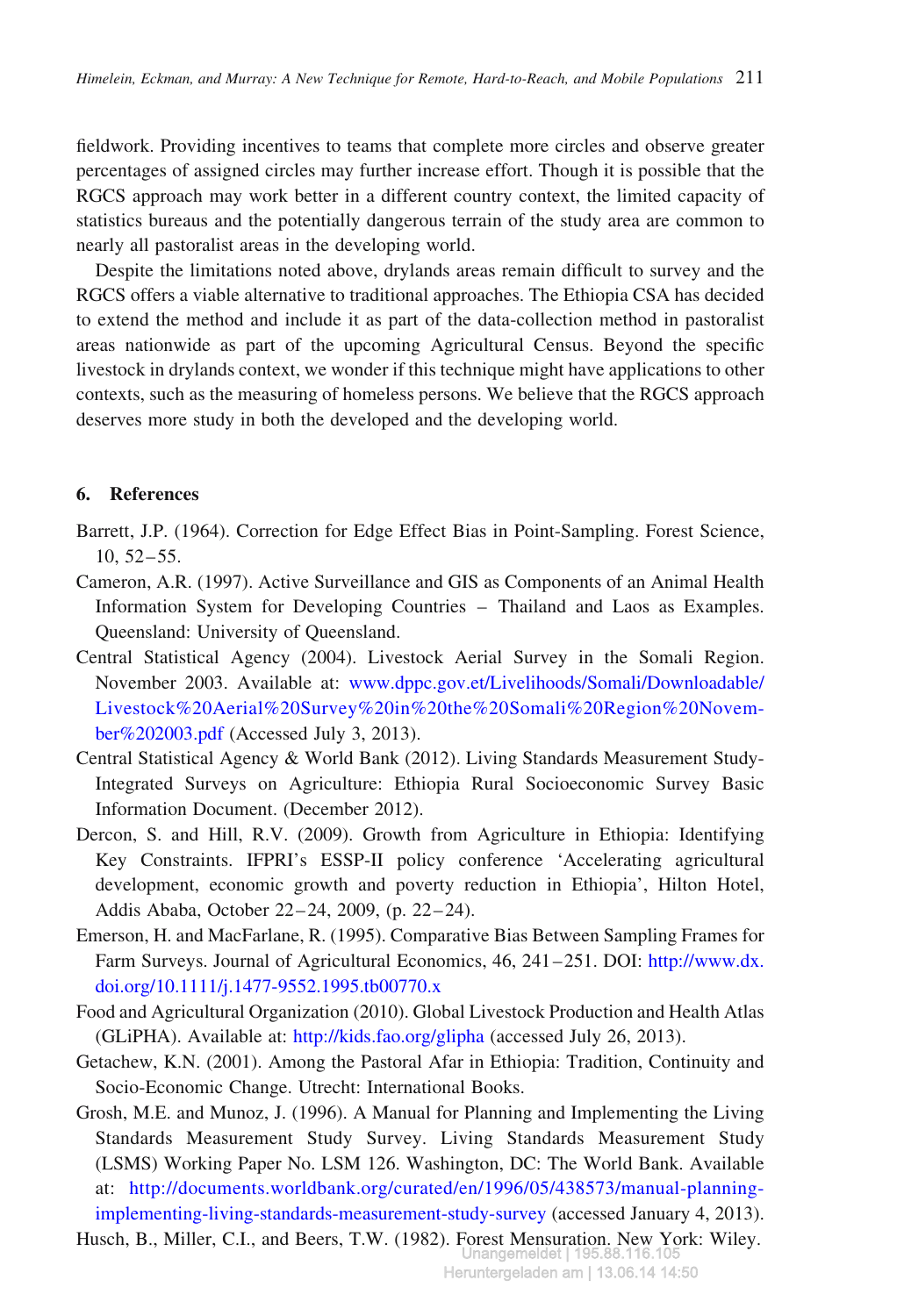- Jarvis, A., Reuter, H.I., Nelson, A., and Guevara, E. (2008). Hole-Filled Seamless SRTM data V4, International Centre for Tropical Agriculture (CIAT). Available at: [http://srtm.csi.cgiar.org.](http://srtm.csi.cgiar.org)
- Kolenikov, S. (2010). Resampling Variance Estimation for Complex Survey Data. Stata Journal, 10, 165–199.
- Lavallée, P. (2007). Indirect Sampling. New York: Springer-Verlag.
- Meybeck, M., Green, P., and Vörösmarty, C. (2001). A New Typology for Mountains and Other Relief Classes. Mountain Research and Development, 21, 34–45. DOI: [http://](http://www.dx.doi.org/10.1659/0276-4741(2001)021[0034:ANTFMA]2.0.CO;2) [www.dx.doi.org/10.1659/0276-4741\(2001\)021\[0034:ANTFMA\]2.0.CO;2](http://www.dx.doi.org/10.1659/0276-4741(2001)021[0034:ANTFMA]2.0.CO;2)
- NASA Land Processes Distributed Active Archive Center (2011). ASTER Global DEM V2 data. Sioux Falls, South Dakota: USGS/Earth Resources Observation and Science (EROS) Center. Available at: [https://lpdaac.usgs.gov/get\\_data](https://lpdaac.usgs.gov/get_data) (accessed January 14, 2013).
- NOAA Climate Prediction Center Famine Early Warning System African Rainfall Estimation Algorithm Version 2 (RFE 2.0), daily estimates. Available at [http://www.](http://www.cpc.ncep.noaa.gov/products/fews/data.shtml) [cpc.ncep.noaa.gov/products/fews/data.shtml](http://www.cpc.ncep.noaa.gov/products/fews/data.shtml) (accessed September 4, 2013).
- Reams, G.A., Smith, W.D., Hansen, M.H., Bechtold, W.A., Roesch, F.A., and Moisen, G.G. (2005). The Forest Inventory and Analysis Sampling Frame. In The Enhanced Forest Inventory and Analysis Program – National Sampling Design and Estimation Procedures, W.A. Bechtold and P.L. Patterson (eds). Asheville, NC: USDA Forest Service, Southern Research Station, 11–26.
- Roesch, F.A., Green, Jr. E.J., and Scott, C.T. (1993). An Alternative View of Forest Sampling. Survey Methodology, 19, 199–204.
- Sabates-Wheeler, R., Lind, J., and Hoddinott, J. (2013). Implementing Social Protection in Agro-Pastoralist and Pastoralist Areas: How Local Distribution Structures Moderate PSNP Outcomes in Ethiopia. World Development, 50, 1–12. DOI: [http://www.dx.doi.](http://www.dx.doi.org/10.1016/j.worlddev.2013.04.005) [org/10.1016/j.worlddev.2013.04.005](http://www.dx.doi.org/10.1016/j.worlddev.2013.04.005)
- Said, A. (1994). Pastoralism and the State Policies in Mid-Awash Valley: The Case of the Afar, Ethiopia. Uppsala, Sweden: Scandinavian Institute of African Studies.
- Särndal, C.-E., Swensson, B., and Wretman, J. (1992). Model Assisted Survey Sampling. New York: Springer-Verlag.
- Soumare, B., Tempiab, S., Cagnolatic, V., Mohamoudb, A., van Huylenbroeckd, G., and Berkvensa, D. (2007). Screening for Rift Valley Fever Infection in Northern Somalia: A GIS Based Survey Method to Overcome the Lack of Sampling Frame. Veterinary Microbiology, 121, 249–256. DOI: <http://www.dx.doi.org/10.1016/j.vetmic.2006.12.017>
- Tatem, A.J. (2010). Ethiopia AfriPop Data 2010 (alpha version). Gainesville, Florida: Emerging Pathogens Institute, University of Florida. Available at: [http://www.clas.ufl.](http://www.clas.ufl.edu/users/atatem/index_files/Ethiopia.htm) [edu/users/atatem/index\\_files/Ethiopia.htm](http://www.clas.ufl.edu/users/atatem/index_files/Ethiopia.htm) (accessed June 15, 2012).
- Thompson, S.K. (1990). Adaptive Cluster Sampling. Journal of the American Statistical Association, 85, 1050–1059. DOI: [http://www.dx.doi.org/10.1080/01621459.1990.](http://www.dx.doi.org/10.1080/01621459.1990.10474975) [10474975](http://www.dx.doi.org/10.1080/01621459.1990.10474975)
- Thompson, S.K. (1991). Stratified Adaptive Cluster Sampling. Biometrika, 78, 389–397. DOI: <http://www.dx.doi.org/10.1093/biomet/78.2.389>
- Thompson, S.K. and Seber, G.A.F. (1996). Adaptive Sampling. New York: Wiley. Unangemeldet | 195.88.116.105